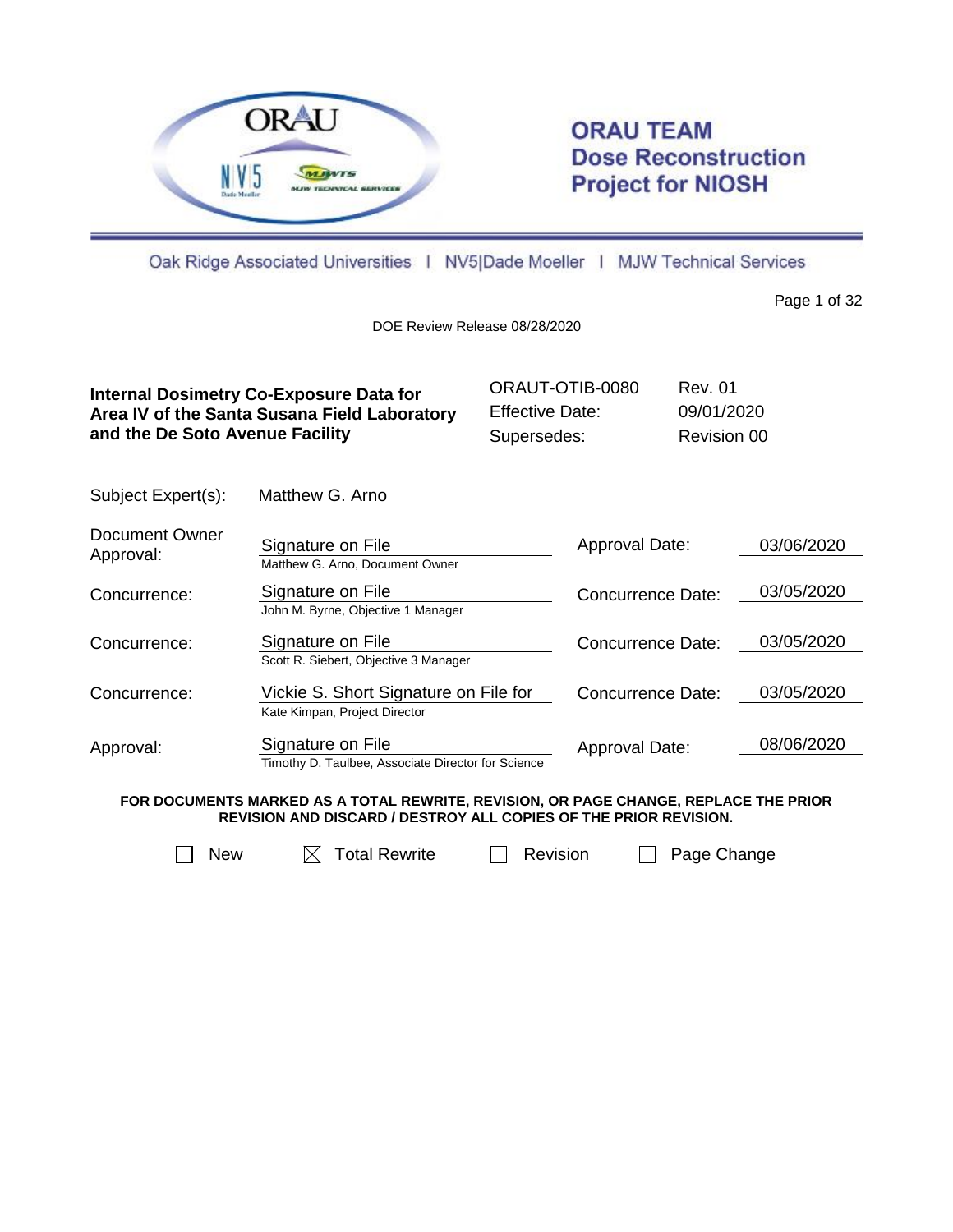| Document No.<br>ORAUT-OTIB-C<br>$-0080$ | 01<br>No.<br>Revision | 09/01/2020<br>TEffective Date: | Page<br>ot 3≿ |
|-----------------------------------------|-----------------------|--------------------------------|---------------|

# **PUBLICATION RECORD**

| <b>EFFECTIVE</b> | <b>REVISION</b> |                                                                                                                                                                                                                                                                                                      |
|------------------|-----------------|------------------------------------------------------------------------------------------------------------------------------------------------------------------------------------------------------------------------------------------------------------------------------------------------------|
| <b>DATE</b>      | <b>NUMBER</b>   | <b>DESCRIPTION</b>                                                                                                                                                                                                                                                                                   |
| 03/14/2014       | 00              | New technical information bulletin to provide internal coworker data<br>for SSFL workers. Incorporates formal internal and NIOSH review<br>comments. Training required: As determined by the Objective<br>Manager. Initiated by Matthew G. Arno.                                                     |
| 09/01/2020       | 01              | Revision initiated to include adding the potential and intake rates for<br>type SS plutonium. Incorporates formal internal and NIOSH review<br>comments. Constitutes a total rewrite of the document. Training<br>required: As determined by the Objective Manager. Initiated by<br>Matthew G. Arno. |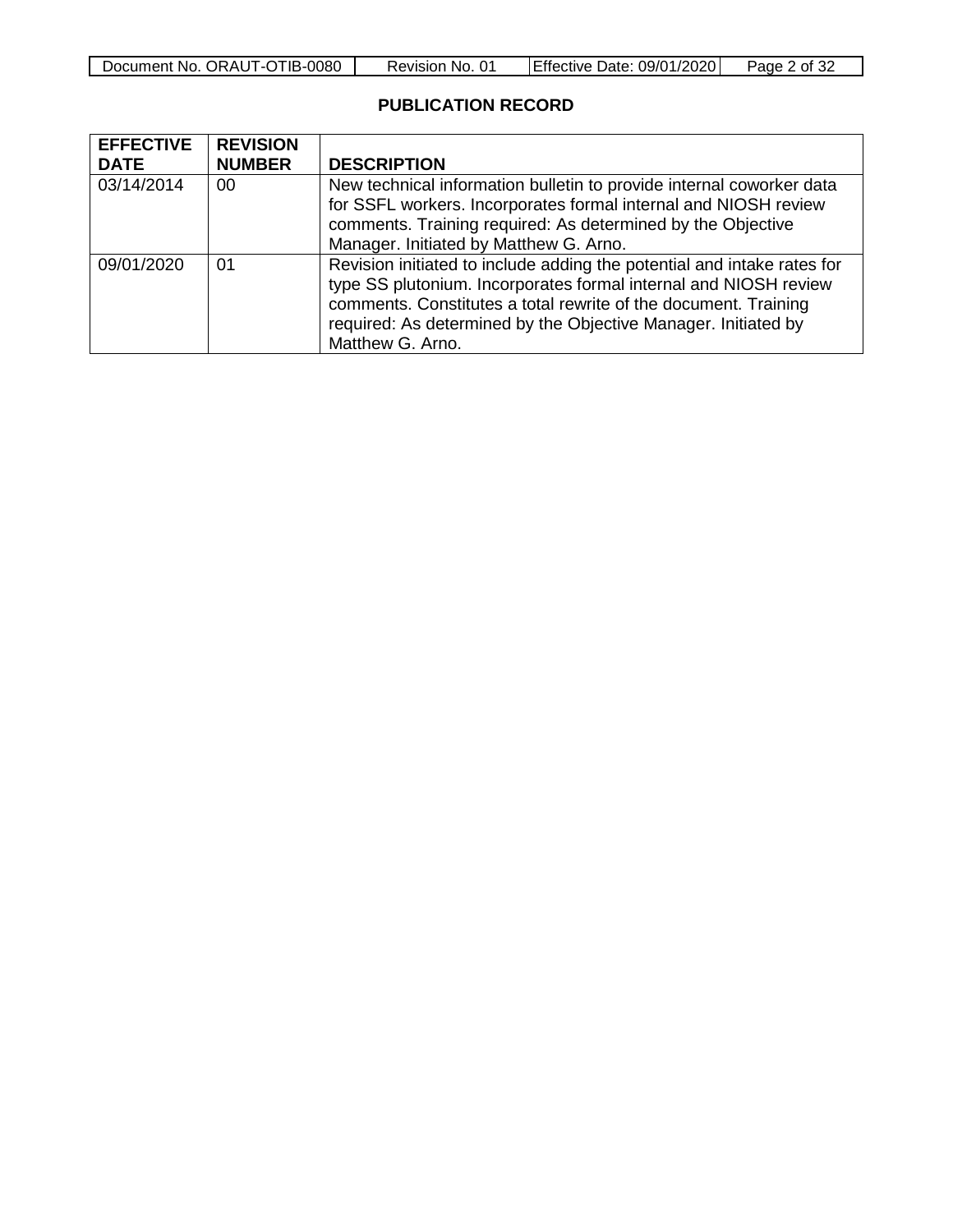# **TABLE OF CONTENTS**

# **SECTION**

# **TITLE**

# **PAGE**

| 1.0 | 1.1<br>1.2                      |              |  |
|-----|---------------------------------|--------------|--|
| 2.0 | 2.1<br>2.2<br>2.3<br>2.4<br>2.5 |              |  |
| 3.0 | 3.1<br>3.2<br>3.3<br>3.4<br>3.5 |              |  |
| 4.0 | 4.1<br>4.2<br>4.3               |              |  |
| 5.0 |                                 |              |  |
|     |                                 |              |  |
|     |                                 | ATTACHMENT A |  |

# **LIST OF TABLES**

# **TABLE**

# **TITLE**

# **PAGE**

| $4 - 1$ |                                                                                             |  |
|---------|---------------------------------------------------------------------------------------------|--|
| $4 - 2$ |                                                                                             |  |
| $4 - 3$ |                                                                                             |  |
| $4 - 4$ |                                                                                             |  |
| $4 - 5$ |                                                                                             |  |
| $4-6$   |                                                                                             |  |
| $4 - 7$ |                                                                                             |  |
| $A-1$   | 50th- and 84th-percentile urinary excretion rates of plutonium gross alpha, 1968 to 1986 18 |  |
| $A-2$   | 50th- and 84th-percentile urinary excretion rates of uranium gross alpha, 1965 to 1988  18  |  |
| $A-3$   | 50th- and 84th-percentile urinary excretion rates of fission products, 1965 to 1990 19      |  |
| $A - 4$ |                                                                                             |  |
| $A-5$   |                                                                                             |  |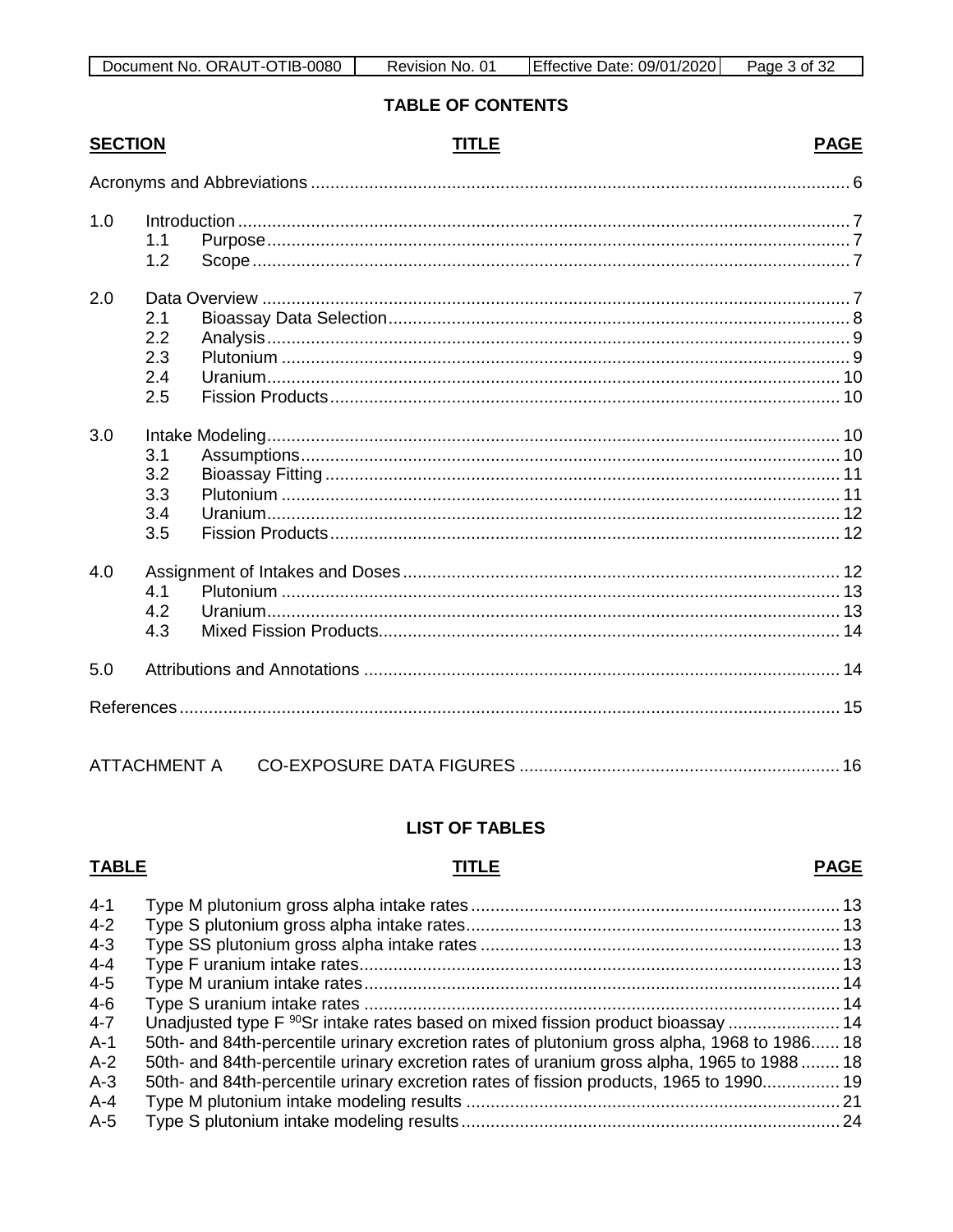| ORAUT-OTIB-0080<br>Document No. | 01<br>Revision No. | <b>Effective Date: 09/01/2020</b> | Page<br>of $32$<br>$\Delta$ |
|---------------------------------|--------------------|-----------------------------------|-----------------------------|

| A-8 |  |
|-----|--|
|     |  |
|     |  |

# **LIST OF FIGURES**

#### **FIGURE TITLE PAGE**

| $A-1$  | Predicted plutonium bioassay results compared with actual results, 50th percentile, 1965                        | 19         |
|--------|-----------------------------------------------------------------------------------------------------------------|------------|
| $A-2$  | Predicted plutonium bioassay results compared with actual results, 50th percentile, 1969                        | 20         |
| $A-3$  | Predicted plutonium bioassay results compared with actual results, 84th percentile, 1965                        |            |
| $A-4$  | Predicted plutonium bioassay results compared with actual results, 84th percentile, 1969                        |            |
| $A-5$  | Predicted plutonium bioassay results compared with actual results, 50th percentile, all                         |            |
| $A-6$  | Predicted plutonium bioassay results compared with actual results, 84th percentile, all                         |            |
| A-7    | Predicted plutonium bioassay results compared with actual results, 50th percentile, 1965                        |            |
| $A-8$  | Predicted plutonium bioassay results compared with actual results, 50th percentile, 1969                        | $\dots 22$ |
| $A-9$  | Predicted plutonium bioassay results compared with actual results, 84th percentile, 1965                        |            |
| $A-10$ | Predicted plutonium bioassay results compared with actual results, 84th percentile, 1969                        |            |
| $A-11$ | Predicted plutonium bioassay results compared with actual results, 50th percentile, all                         |            |
| $A-12$ | Predicted plutonium bioassay results compared with actual results, 84th percentile, all                         |            |
| $A-13$ | Predicted plutonium bioassay results compared with actual results, 50th percentile, 1965                        |            |
| $A-14$ | Predicted plutonium bioassay results compared with actual results, 50th percentile, 1969                        |            |
| $A-15$ | Predicted plutonium bioassay results compared with actual results, 84th percentile, 1965                        |            |
| $A-16$ | Predicted plutonium bioassay results compared with actual results, 84th percentile, 1969                        |            |
| $A-17$ | Predicted plutonium bioassay results compared with actual results, 50th percentile, all<br>25<br>years, type SS |            |
| $A-18$ | Predicted plutonium bioassay results compared with actual results, 84th percentile, all                         |            |
| $A-19$ | Predicted uranium bioassay results calculated using IMBA-derived uranium intake rates                           |            |
| $A-20$ | Predicted uranium bioassay results compared with actual results, 84th percentile, all                           |            |
| $A-21$ | Predicted uranium bioassay results compared with actual results, 50th percentile, all                           |            |
|        |                                                                                                                 |            |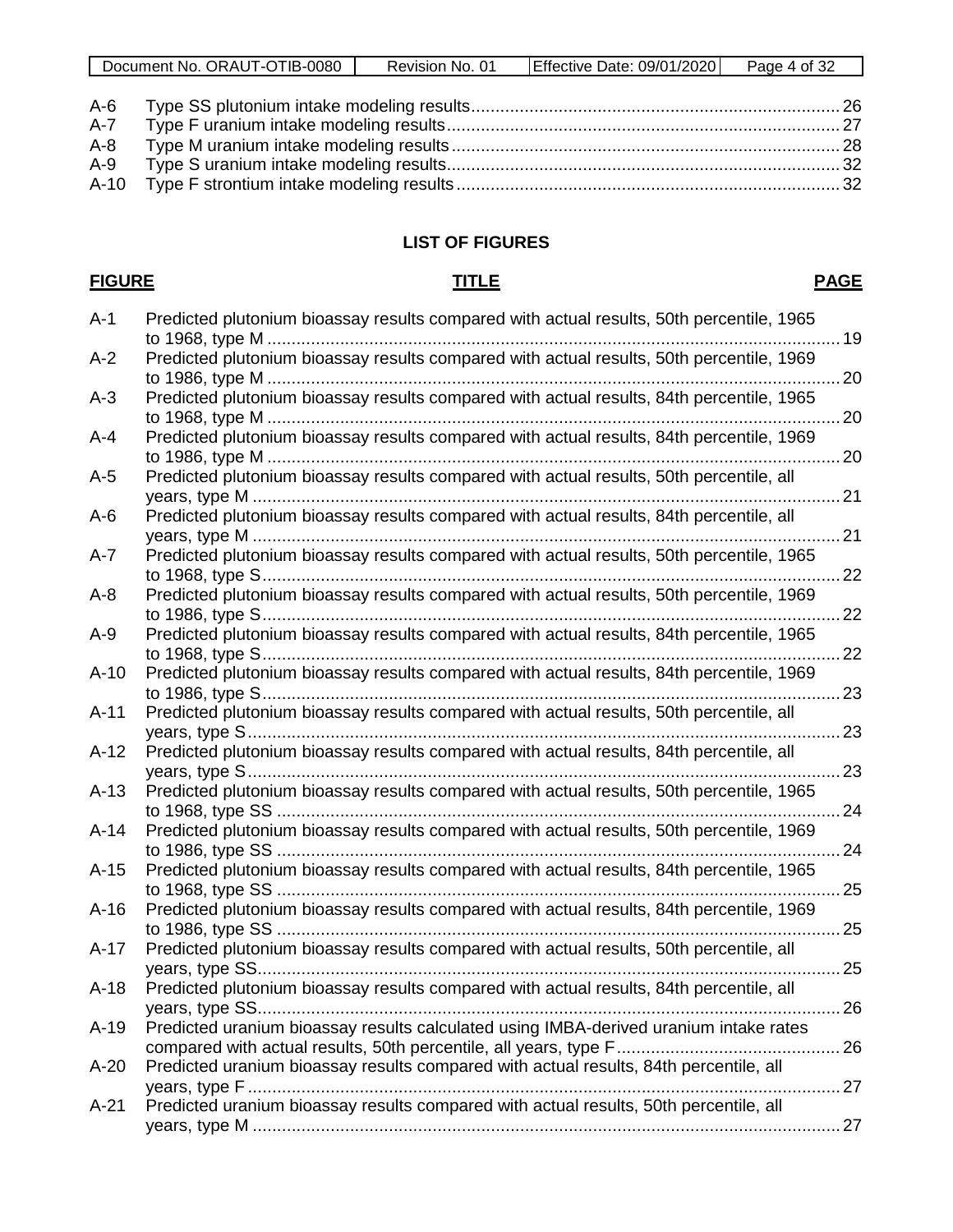| OTIB·<br>$-0080$<br>Document No.<br>ORAU'<br>ा - । | -01<br>No.<br>Revision | 09/01/20201<br>⊃ate:<br>TEffective ! | Page<br>ਂ of 3∠ |
|----------------------------------------------------|------------------------|--------------------------------------|-----------------|
|                                                    |                        |                                      |                 |

| $A-22$ | Predicted uranium bioassay results compared with actual results, 84th percentile, all   | 28 |
|--------|-----------------------------------------------------------------------------------------|----|
| $A-23$ | Predicted uranium bioassay results compared with actual results, 50th percentile, 1965  |    |
|        |                                                                                         | 28 |
| $A-24$ | Predicted uranium bioassay results compared with actual results, 50th percentile, 1969  |    |
|        | to 1972, type S                                                                         | 29 |
| $A-25$ | Predicted uranium bioassay results compared with actual results, 50th percentile, 1973  |    |
|        |                                                                                         | 29 |
| $A-26$ | Predicted uranium bioassay results compared with actual results, 50th percentile, 1980  |    |
|        |                                                                                         | 29 |
| $A-27$ | Predicted uranium bioassay results compared with actual results, 84th percentile, 1965  |    |
|        | to 1968, type S                                                                         | 30 |
| $A-28$ | Predicted uranium bioassay results compared with actual results, 84th percentile, 1969  |    |
|        | to 1972, type S                                                                         | 30 |
| $A-29$ | Predicted uranium bioassay results compared with actual results, 84th percentile, 1973  |    |
|        | to 1979, type S                                                                         | 30 |
| $A-30$ | Predicted uranium bioassay results compared with actual results, 84th percentile, 1980  |    |
|        | to 1988, type S                                                                         | 31 |
| $A-31$ | Predicted uranium bioassay results compared with actual results, 50th percentile, all   |    |
|        |                                                                                         | 31 |
| $A-32$ | Predicted uranium bioassay results compared with actual results, 84th percentile, all   |    |
|        |                                                                                         | 31 |
| $A-33$ | Predicted strontium bioassay results compared with actual results, 50th percentile, all | 32 |
| $A-34$ | Predicted strontium bioassay results compared with actual results, 84th percentile, all |    |
|        |                                                                                         | 32 |
|        |                                                                                         |    |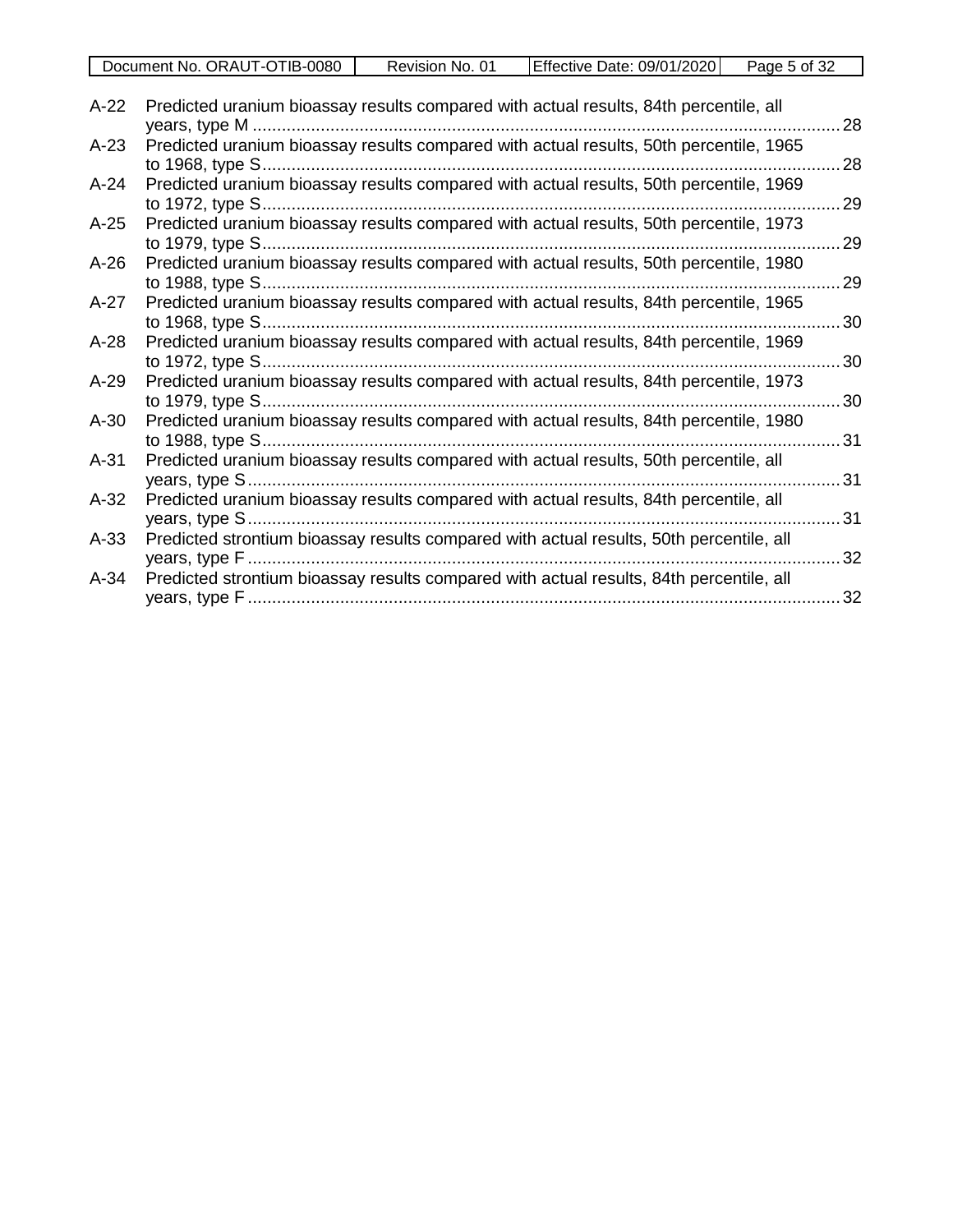# <span id="page-5-0"></span>**ACRONYMS AND ABBREVIATIONS**

| <b>AWE</b>                                               | Atomic Weapons Employer                                                                                                                                                              |
|----------------------------------------------------------|--------------------------------------------------------------------------------------------------------------------------------------------------------------------------------------|
| <b>CEP</b>                                               | <b>Controls for Environmental Pollution</b>                                                                                                                                          |
| d<br><b>DOE</b><br>dpm                                   | day<br>U.S. Department of Energy<br>disintegrations per minute                                                                                                                       |
| F                                                        | fast (absorption type)                                                                                                                                                               |
| <b>GM</b><br><b>GSD</b>                                  | geometric mean<br>geometric standard deviation                                                                                                                                       |
| <b>ICRP</b><br><b>IDOT</b><br><b>IMBA</b><br><b>IREP</b> | International Commission on Radiological Protection<br><b>Internal Dosimetry Tool</b><br><b>Integrated Modules for Bioassay Analysis</b><br>Interactive RadioEpidemiological Program |
| L                                                        | liter                                                                                                                                                                                |
| M<br><b>MDA</b><br>mL                                    | moderate (absorption type)<br>minimum detectable activity<br>milliliter                                                                                                              |
| <b>NIOSH</b>                                             | National Institute for Occupational Safety and Health                                                                                                                                |
| <b>OPOS</b><br>ORAU                                      | one person-one sample<br>Oak Ridge Associated Universities                                                                                                                           |
| pCi                                                      | picocurie                                                                                                                                                                            |
| S<br>SRDB Ref ID<br>SS<br><b>SSFL</b>                    | slow (absorption type)<br>Site Research Database Reference Identification (number)<br>super slow (absorption type)<br>Santa Susana Field Laboratory                                  |
| TIB                                                      | technical information bulletin                                                                                                                                                       |
| <b>USC</b>                                               | <b>United States Code</b>                                                                                                                                                            |
| μCi<br>μm                                                | microcurie<br>micrometer                                                                                                                                                             |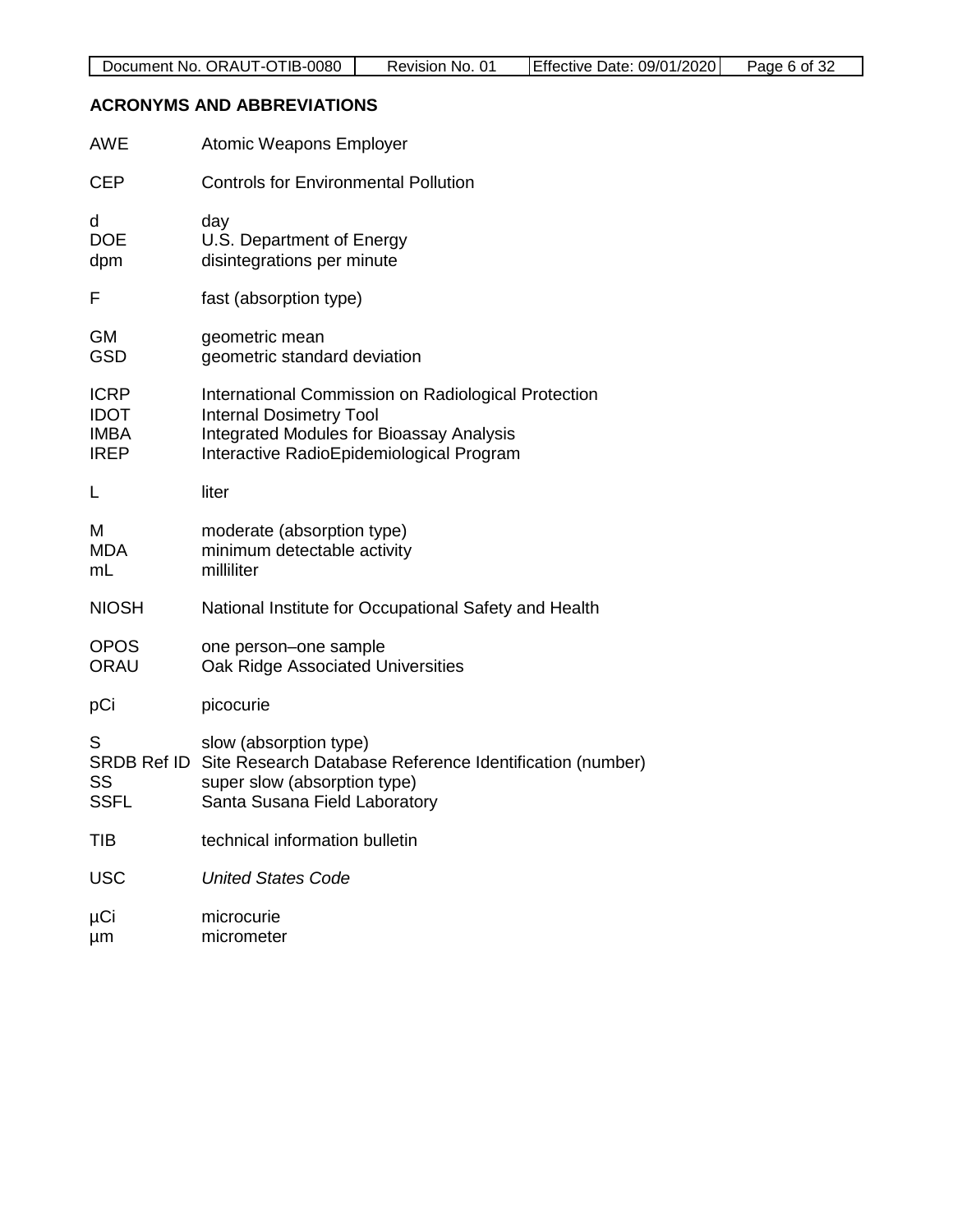| Document No. ORAUT-OTIB-0080 | Revision No. 01 | Effective Date: 09/01/2020 | Page 7 of 32 |
|------------------------------|-----------------|----------------------------|--------------|

# <span id="page-6-0"></span>**1.0 INTRODUCTION**

Technical information bulletins (TIBs) are not official determinations made by the National Institute for Occupational Safety and Health (NIOSH) but are rather general working documents that provide historical background information and guidance to assist in the preparation of dose reconstructions at particular sites or categories of sites. They will be revised in the event additional relevant information is obtained about the affected site(s), such as changing scientific understanding of operations, processes, or procedures involving radioactive materials. TIBs may be used to assist NIOSH staff in the completion of individual dose reconstructions.

In this document the word "facility" is used to refer to an area, building, or group of buildings that served a specific purpose at a U.S. Department of Energy (DOE) or Atomic Weapons Employer (AWE) facility. It does not mean, nor should it be equated to, an "AWE facility" or a "DOE facility." The terms AWE and DOE facility are defined in 42 *United States Code* (USC) 7384l(5) and (12) of the Energy Employees Occupational Illness Compensation Program Act of 2000, respectively.

# <span id="page-6-1"></span>**1.1 PURPOSE**

Some employees at DOE sites were not monitored for potential intakes of radioactive material, or the records of such monitoring are incomplete or unavailable. In these cases, monitoring data from other workers with similar exposure potential can be used to assign an internal dose to address potential intakes of radioactive material can be used to approximate another individual's possible exposure using a co-exposure study. The purpose of this TIB is to provide co-exposure intake data for Area IV of the Santa Susana Field Laboratory (SSFL) and the De Soto Avenue Facility (sometimes referred to as the Energy Technology Engineering Center or Atomics International). This document does not apply to the Canoga Avenue Facility and Downey Facility because their covered periods end before the periods that are addressed in this document.

# <span id="page-6-2"></span>**1.2 SCOPE**

ORAUT-OTIB-0019, *Analysis of Coworker Bioassay Data for Internal Dose Assignment* [ORAUT 2005], describes the general process for analyzing bioassay data for the assignment of doses to individuals based on co-exposure results. ORAUT-PLAN-0014, *Coworker Data Exposure Profile Development* [ORAUT 2004], describes the approach and processes to develop reasonable exposure profiles based on available dosimetric information for workers at DOE sites.

The analysis used internal exposure bioassay data from SSFL. A statistical analysis of the data was performed according to ORAUT [2005], its implementing procedure, ORAUT-PROC-0095, *Generating Summary Statistics for Coworker Bioassay Data* [ORAUT 2006], and the statistical methods in ORAUT-RPRT-0053, *Analysis of Stratified Coworker Datasets* [ORAUT 2014]. The results were entered in the Integrated Modules for Bioassay Analysis (IMBA) to obtain intake rates for the assignment of dose distributions.

Attributions and annotations, indicated by bracketed callouts and used to identify the source, justification, or clarification of the associated information, are presented in Section [5.0.](#page-13-1)

# <span id="page-6-3"></span>**2.0 DATA OVERVIEW**

This section provides information on the general selection characteristics of the data and the methods of analysis. More detailed radionuclide-specific information is provided in Section [3.0.](#page-9-2)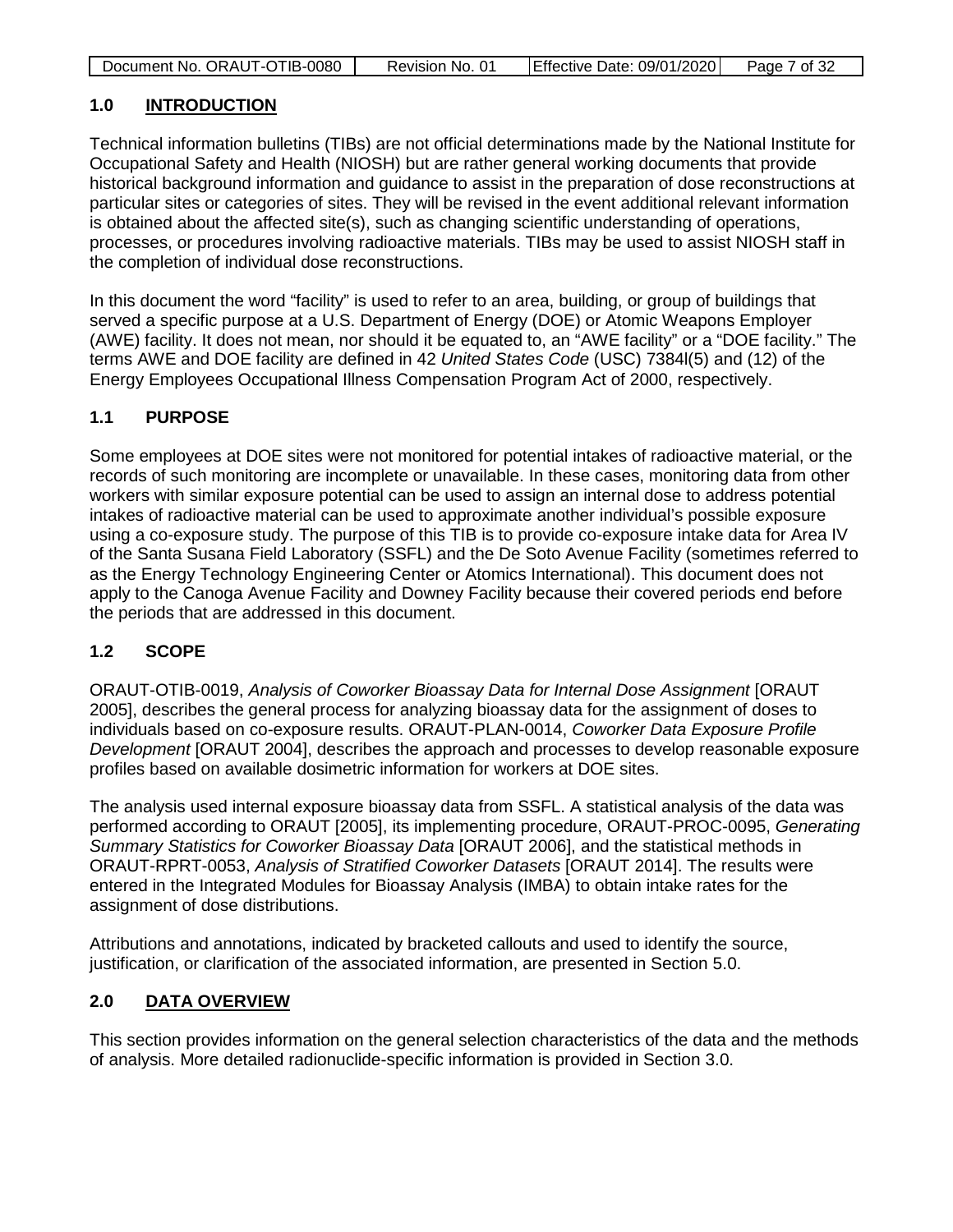| Document No. ORAUT-OTIB-0080 | Revision No. 01 | Effective Date: 09/01/2020 | Page 8 of 32 |
|------------------------------|-----------------|----------------------------|--------------|
|------------------------------|-----------------|----------------------------|--------------|

# <span id="page-7-0"></span>**2.1 BIOASSAY DATA SELECTION**

Urinalysis bioassay data were obtained directly from the SSFL in the form of electronic scans of hardcopy bioassay data records. These records contain data from SSFL internal records and records from the analytical laboratories that performed the urinalyses. SSFL received urinalysis data from the laboratories and transcribed that data onto internal forms, which SSFL referred to as "8X11" and "McBee cards." The methods of recording the data differed among the laboratories and SSFL internal records. In general, data from the laboratories were recorded in a consistent manner with few legibility issues. In the 1960s, the laboratory data were recorded based on the date the sample was received at the laboratory, which was generally within 2 weeks of the sample collection date. The McBee cards and 8X11 forms dated the records based on the sample collection date. In the 1990s and after, the laboratory data appear to use the same date as the McBee cards. The data sources can be divided into two broad categories, laboratory data and facility data, with the facility data consisting of the McBee cards and the 8X11 forms.

The facility data do not contain as much information as the laboratory data. Many positive results were indicated as a "+" with no value. Data indicating less than the minimum detectable activity (MDA) were recorded either as a zero (earlier years) or as being less than a generic MDA. In contrast, the laboratory data include the positive values and, commonly, MDAs.

Ideally, for a given bioassay sample, there should be both a laboratory record and a facility record that provide the results of the analysis. However, this is not always the case. In addition, it is not possible to establish a 100%-certain one-to-one correlation between facility and laboratory data. It is possible, especially with reported positive results in the facility data, to individually correlate records by hand based on professional judgment. Examination of the different data sources does reveal that neither source can be considered complete. There are laboratory data for which no facility data can be found and vice versa. This is most easily demonstrated by observed instances where a given tracking number (a unique number for an individual) appears only in one of the data sources for a given year. Therefore, both data sources were used with identified duplicates excluded as discussed below.

For most of the 1960s, both data sources are available and the number of records from each source is comparable. Only facility data are available for February 14, 1968, through July 19, 1989. From July 20, 1989, forward, there are more laboratory data available than facility data.

The sample receipt date on the laboratory data form is usually a few days after the sample collection date on the facility form. The bioassay data records were reviewed by a Project health physicist and in those instances where a reasonable correlation between the facility data and the laboratory data could be made, the facility data were excluded as duplicate, especially because the facility data typically contain less detail about a given sample.

During the review, multiple results from the same date (based on sample collection date) with the same result or where a zero and a less-than result were reported were excluded to remove duplicates and leave only one result for statistical analysis. In addition, questionable reported activity units were encountered, such as results in units of  $\mu$ Ci/L when  $\mu$ Ci/L would be consistent with contemporaneous data or dpm/mL rather than dpm/sample. The reported units were altered to be consistent with the contemporaneous reporting units. As part of this, results marked as "ND," "NDA," or "Neg" were set to zero, illegible results were excluded, and the date the sample was received by the laboratory was used as the sample date if no sample date was available.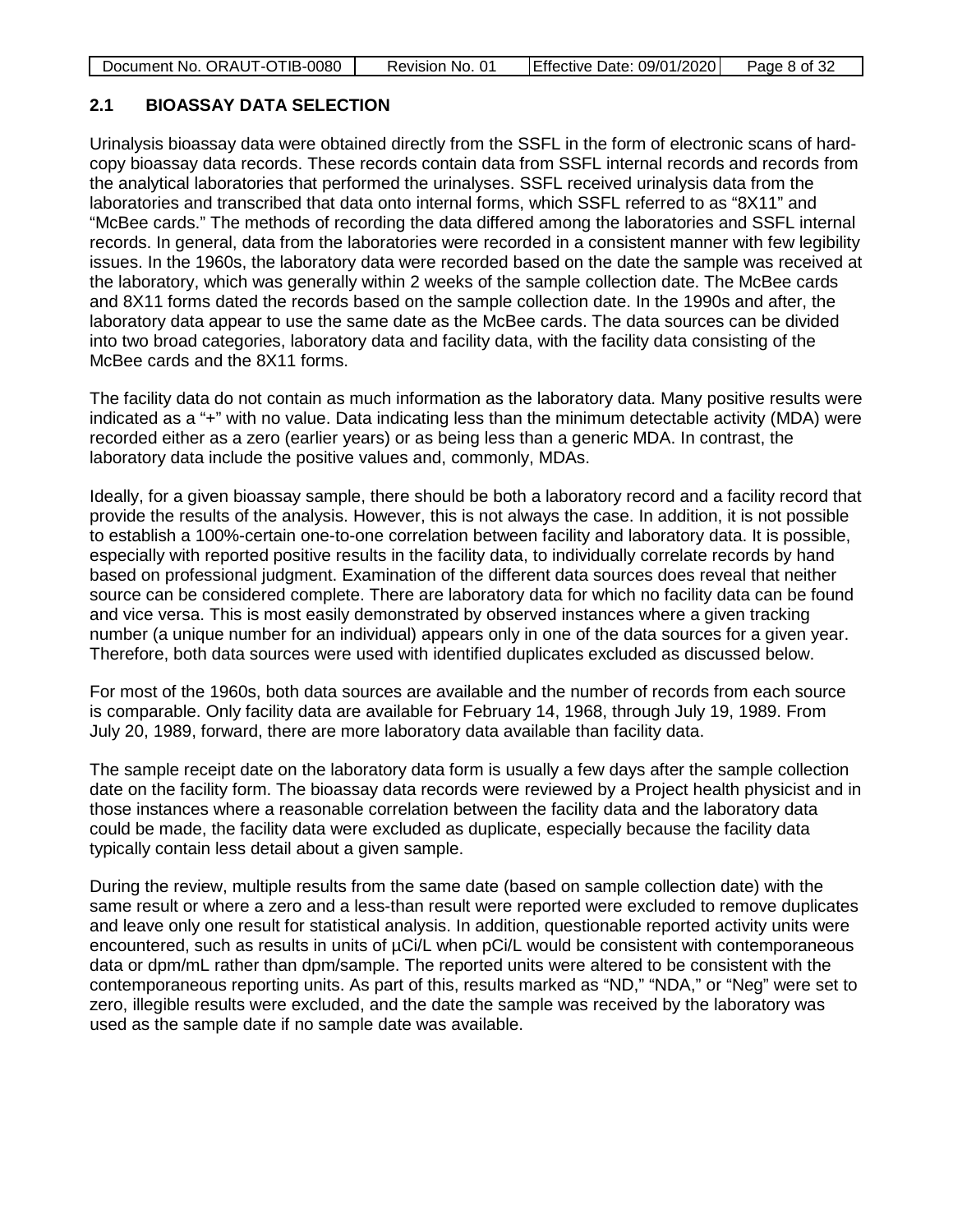| Document No. ORAUT-OTIB-0080 | Revision No. 01 | Effective Date: 09/01/2020 | Page 9 of 32 |
|------------------------------|-----------------|----------------------------|--------------|
|                              |                 |                            |              |

Data from before January 1, 1965 (the end of the Special Exposure Cohort period), or after December 31, 2005 (the last year with a complete dataset), were not used. Other records were excluded from the analysis for the following reasons:

- Results with volume or mass units of grams were assumed to be fecal samples.
- Controls for Environmental Pollution (CEP)-derived data, including all data from August 4, 1991, through June 1, 1993, and on June 20, 1993, were suspect due to quality issues with the laboratory. This period encompasses all CEP-derived data.
- Data with a blank or "?" for analysis type were not usable.

Some of the records have individual fields that are blank or illegible but contain sufficient information to proceed with the analysis. The following rules were used to adjust for blank or unusable fields [1]:

- Volumes were assumed to be 1,500 mL, and
- Units were assumed to be dpm/sample.

In addition, all sample results were adjusted from a daily urinary excretion of 1,500 mL to 1,400 mL.

# <span id="page-8-0"></span>**2.2 ANALYSIS**

Bioassay data were analyzed by year or multiyear span depending on the amount of data available for each radionuclide during a given period and the expected biokinetics of each radionuclide. A lognormal distribution was assumed. After log-transforming the data, the 50th and 84th percentiles were determined for each period through the use of the methods described in ORAUT-RPRT-0053 [ORAUT 2014].

In ORAUT-OTIB-0075, *Use of Claimant Datasets for Coworker Modeling*, arguments are presented to support the practice of treating a worker dataset as a simple random sample from the population of all monitored workers [ORAUT 2016]. A potential problem in using a worker dataset is that the workers who were involved in incidents usually submitted more samples than workers who submitted only routine (not incident-related) samples. This is problematic because a small number of workers who were involved in incidents can dominate the sample in a given year through the sheer number of samples and because the samples in the dataset are no longer independent of each other. To compensate for the unequal number of samples from the workers, the one person–one sample (OPOS) technique was used, in which only one result is used for each person for each radionuclide for a given year. The OPOS statistic was calculated using the maximum possible mean methodology in ORAUT-RPRT-0053 [ORAUT 2014].

# <span id="page-8-1"></span>**2.3 PLUTONIUM**

Two analytical techniques were used for plutonium bioassay: autoradiography (labeled PUA) and gasflow proportional counting (labeled PUB). The two techniques were distinguished beginning in 1974. Previous results were only indicated as PU, which was presumed to be indicative of autoradiography based on the earlier use of this procedure. It was assumed the A and B designations were added with the introduction of the gas-flow proportional counting procedure. Analysis type designations that were used for this study were PUA (autoradiography), PU, and Pu (unknown analytical technique, presumed to be autoradiography). No results were identified with an analysis type of PUB. Sufficient bioassay data were available to perform a statistical analysis for 1965 through 1986. Although plutonium bioassay data are available through 1994, there were insufficient data to perform a statistical analysis after 1986.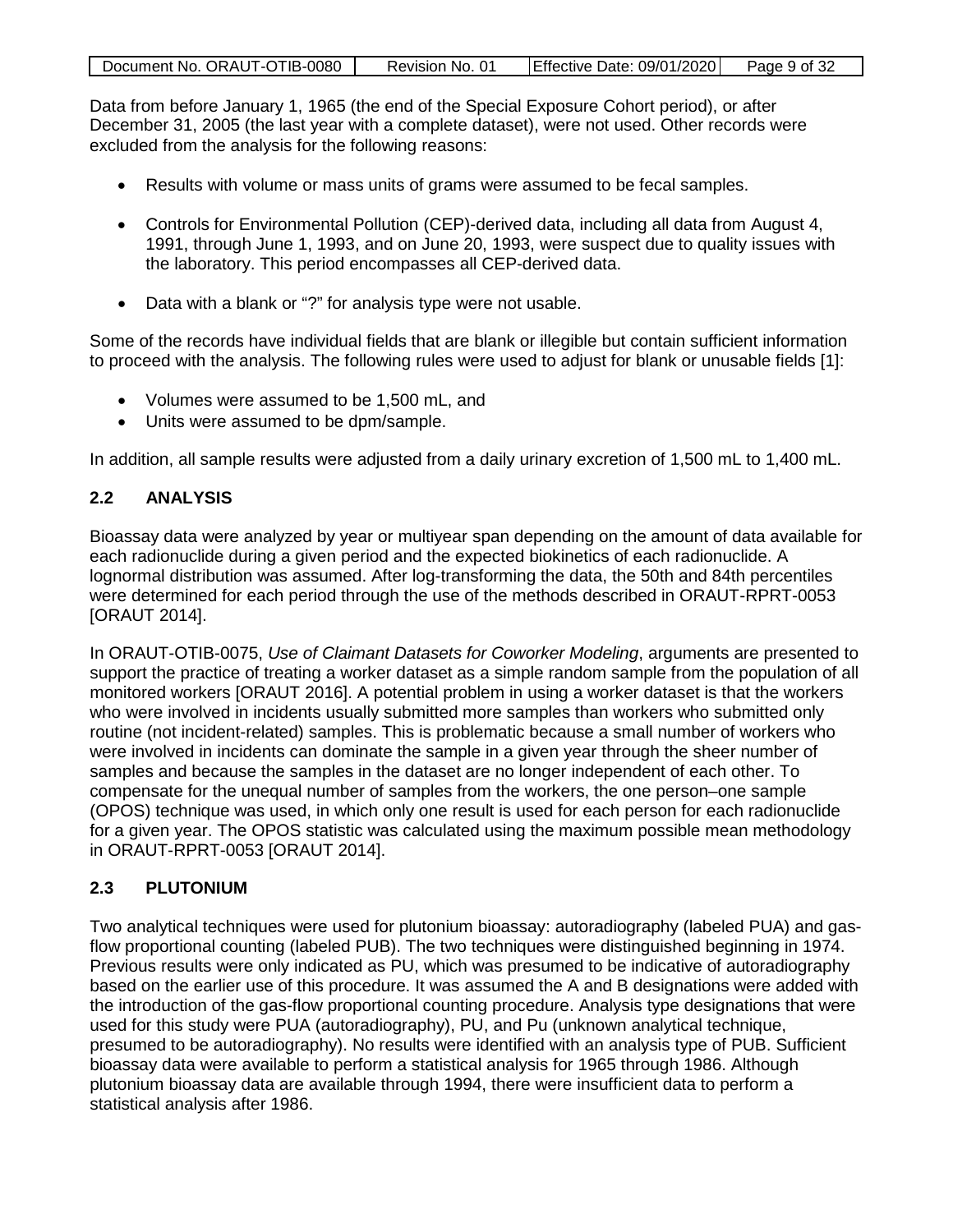| Document No. ORAUT-OTIB-0080 | Revision No. 01 | Effective Date: 09/01/2020 | Page 10 of 32 |
|------------------------------|-----------------|----------------------------|---------------|

## <span id="page-9-0"></span>**2.4 URANIUM**

Uranium data are presented as fluorometric (mass) and radiometric (activity) results. Samples analyzed fluorometrically were also analyzed radiometrically. Only the data that were reported in activity units were used. The analysis type designation that was used was UR. Sufficient bioassay data were available to perform a statistical analysis for 1965 through 1988. Although uranium bioassay data are available through 1993, there were insufficient data to perform a statistical analysis after 1988.

# <span id="page-9-1"></span>**2.5 FISSION PRODUCTS**

Beta emitter bioassay data were used to represent mixed fission products. These data should be evaluated in accordance with the latest revision of ORAUT-OTIB-0054, *Fission and Activation Product Assignment for Internal Dose-Related Gross Beta and Gross Gamma Analyses* [ORAUT 2015] and, specifically, the data should be considered to be chemically processed beta samples in accordance with Table 7-2 of that document. This is consistent with some of the analytical techniques that were used by SSFL or is favorable to claimants for the other analytical techniques that were used by SSFL. Because data from the different techniques were merged for analysis, the categorization of the different analytical techniques most favorable to claimants was used for application of ORAUT-OTIB-0054.

The analysis type designations that were used were MFP (mixed fission product, chemical separation of alkaline earths and rare earths including strontium) if the method type was B for beta counting (which excludes gamma-counting data), MFPB, and MFP(B), and FP if the method type was 3A (mixed fission products less cesium and volatiles, assumed to indicate strontium). Sufficient bioassay data were available to perform a statistical analysis for 1965 through 1991. Although fission product bioassay data are available through 1993, there were insufficient data to perform a statistical analysis after 1991.

# <span id="page-9-2"></span>**3.0 INTAKE MODELING**

This section discusses intake modeling assumptions, intake fitting, and intake materials.

# <span id="page-9-3"></span>**3.1 ASSUMPTIONS**

Each result that was used in the intake calculations was assumed to have a normal distribution. A uniform absolute error of 1 was applied to all results, assigning the same weight to each result. Because of the nature of work at SSFL, intakes could have been chronic or acute. However, a series of acute intakes can be approximated as a chronic intake. Therefore, intakes were assumed to be chronic and to occur through inhalation with a 5-µm activity median aerodynamic diameter particle size distribution.

For intake modeling, all plutonium activity was assumed to be  $^{239}$ Pu. This assumption did not affect the fitting of the data for intake determination because all plutonium isotopes have the same biokinetic behavior and the isotopes this analysis considered all have long half-lives in relation to the assumed intake period.

For intake modeling, all uranium activity was assumed to be  $^{234}$ U. This assumption did not affect the fitting of the data for intake determination because all uranium isotopes have the same biokinetic behavior and the isotopes this analysis considered all have long half-lives in relation to the assumed intake period. International Commission on Radiological Protection (ICRP) Publication 68 dose coefficients (also referred to as dose conversion factors) for 234U are 7% to 31% larger than the dose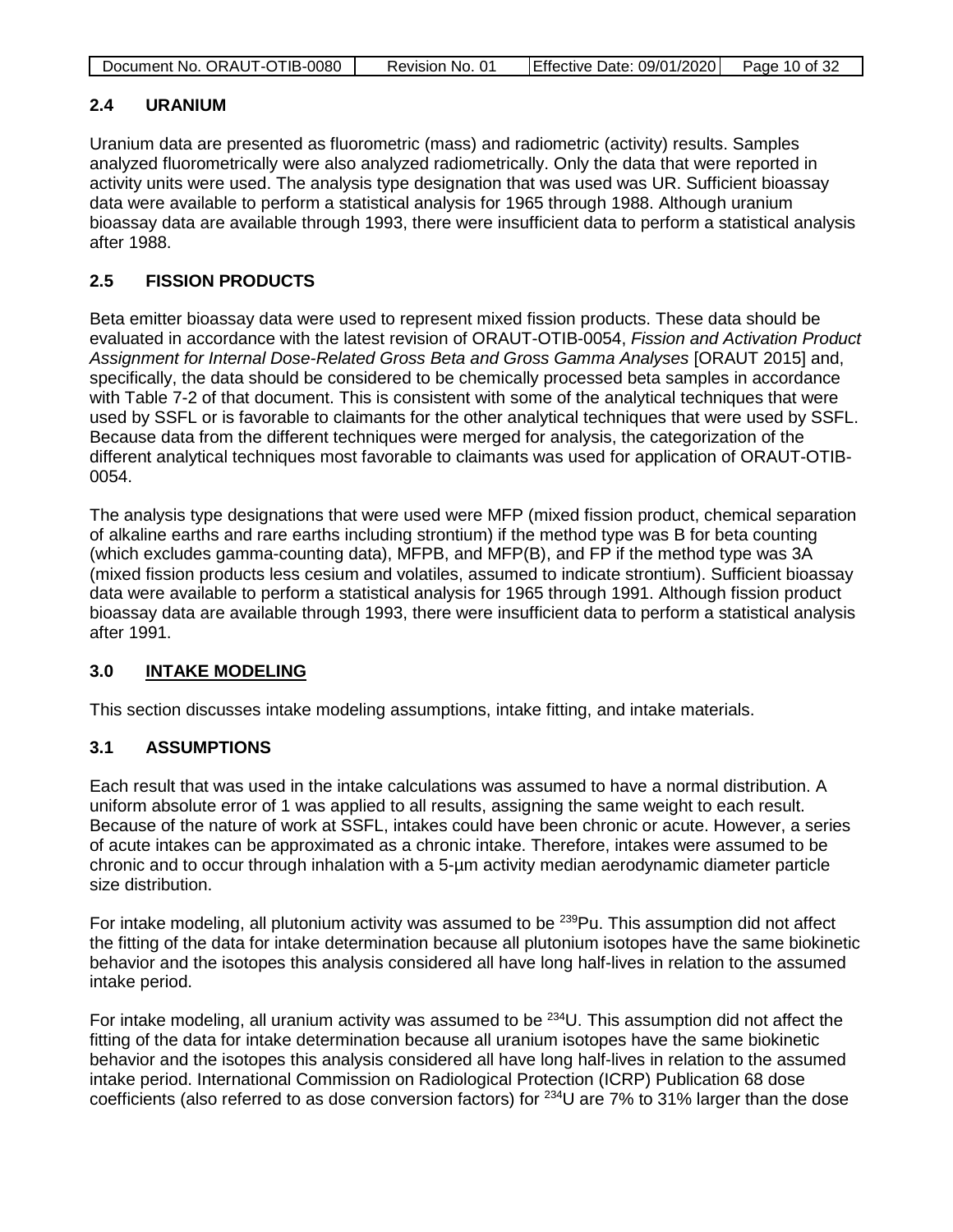|  | Document No. ORAUT-OTIB-0080 | Revision No. 01 | Effective Date: 09/01/2020 | Page 11 of 32 |
|--|------------------------------|-----------------|----------------------------|---------------|
|--|------------------------------|-----------------|----------------------------|---------------|

coefficients for 235U, 236U, and 238U (ICRP 1995). Therefore, the assumption that the intake was 100% 234U provides a result that is favorable to claimants.

# <span id="page-10-0"></span>**3.2 BIOASSAY FITTING**

The IMBA and Internal Dosimetry Tool (IDOT) computer software were used to fit the bioassay results to a series of inhalation intakes. Data for each radionuclide were fit as a series of chronic intakes. The intake assumptions were based on observed patterns in the bioassay data. Periods with constant chronic intake rates were chosen by the selection of periods in which the bioassay results were similar. A new chronic intake period was started if the data indicated a significant and sustained change in the bioassay results. By this method, the years were divided into multiple chronic intake periods for each radionuclide.

## <span id="page-10-1"></span>**3.3 PLUTONIUM**

Because the plutonium isotopes at SSFL have very long radiological half-lives, and because the material is retained in the body for long periods, excretion results are not independent. For example, an intake in the 1960s could contribute to urinary excretion in the 1980s and later. To avoid potential underestimation of intakes for people who worked at SSFL for relatively short periods, each chronic intake was fit independently using only the bioassay results from the single intake period for types M, S, and super S (SS) materials [ORAUT 2020]. This method resulted in an overestimate of intakes for exposures that extended through multiple assumed intake periods; however, these intake rates are to be considered best estimates. Only the results in the intake period were selected for use in the fitting for each period. Excluded results are shown in light gray or red in the figures in Attachment A. Included results are dark gray or blue. The results of the plutonium statistical analysis that was used to calculate the intakes are provided in Table A-1.

Insufficient bioassay data were available for 1965 and 1966 to perform a statistical analysis. The Nuclear Materials development facility began operation in 1967, which led to an increase in potential plutonium exposure and therefore plutonium urinalysis data. The 1967-to-1968 data was used to back-extrapolate for 1965 and 1966, when the potential plutonium exposure was less. This assumption is favorable to claimants.

#### **Plutonium Type M**

The solid lines in Figures A-1 to A-4 show the individual fits to the 50th- and 84th-percentile excretion rates, respectively, for type M materials. Figures A-5 and A-6 show the predicted 50th- and 84thpercentile excretion rates, respectively, from all type M intakes. Table A-4 lists the 50th- and 84thpercentile intake rates determined from statistical analysis of the plutonium urinalysis data along with the associated geometric standard deviations (GSDs).

#### **Plutonium Type S**

The solid lines in Figures A-7 to A-10 show the individual fits to the 50th- and 84th-percentile excretion rates, respectively, for type S materials. The same intake periods were applied for both percentiles because the values followed a similar pattern. Figures A-11 and A-12 show the predicted 50th- and 84th-percentile excretion rates, respectively, from all type S intakes. Table A-5 lists the 50th- and 84th-percentile intake rates determined from statistical analysis of the plutonium urinalysis data along with the associated GSDs.

#### **Plutonium Type SS**

The solid lines in Figures A-13 to A-16 show the individual fits to the 50th- and 84th-percentile excretion rates, respectively, for type SS materials. The same intake periods were applied for both percentiles because the values followed a similar pattern. Figures A-17 and A-18 show the predicted 50th- and 84th-percentile excretion rates, respectively, from all type SS intakes. Table A-6 lists the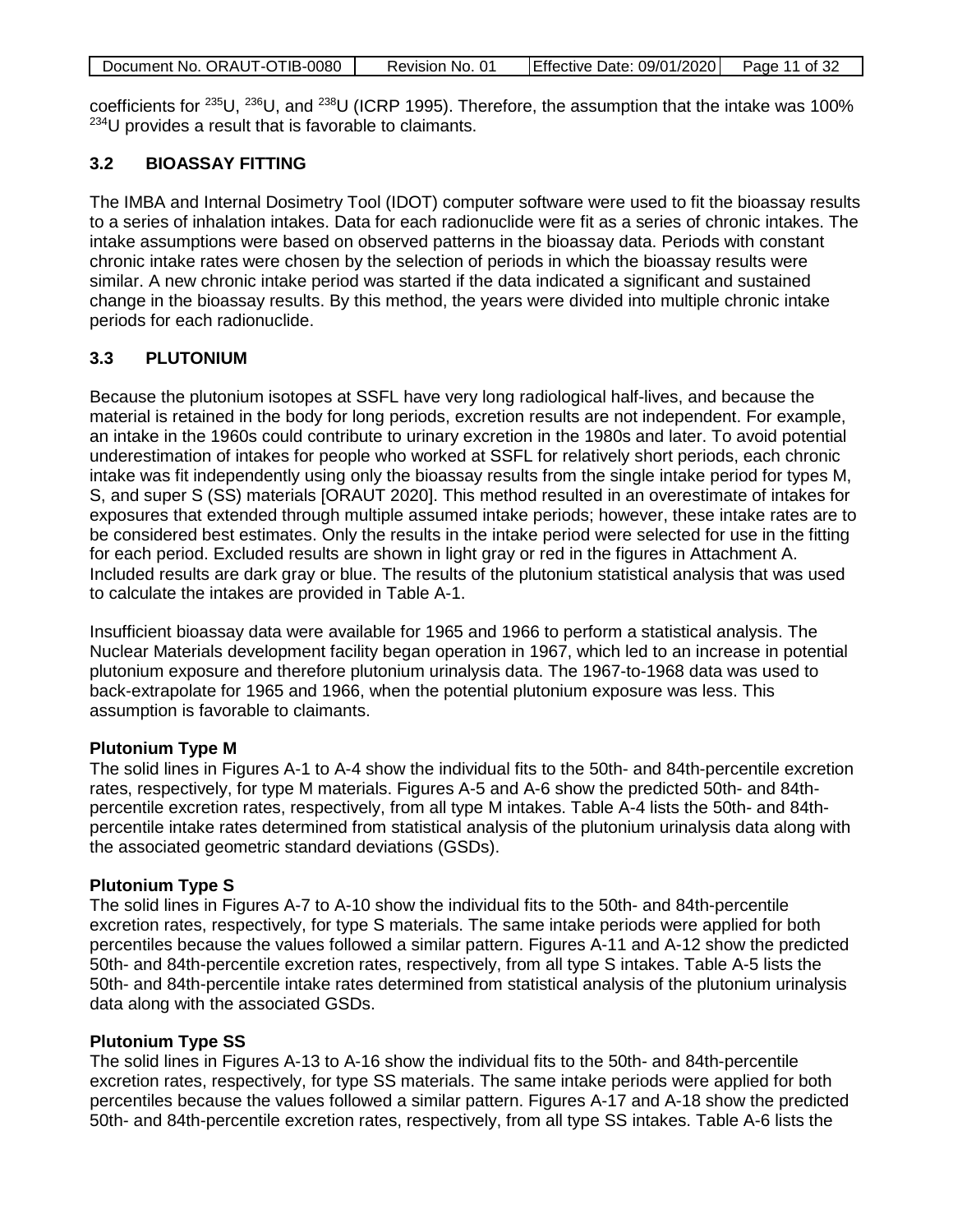| Document No. ORAUT-OTIB-0080 | Revision No. 01 | Effective Date: 09/01/2020   Page 12 of 32 |  |
|------------------------------|-----------------|--------------------------------------------|--|

50th- and 84th-percentile intake rates determined from statistical analysis of the plutonium urinalysis data along with the associated GSDs.

# <span id="page-11-0"></span>**3.4 URANIUM**

Because the uranium isotopes at SSFL have very long radiological half-lives, and because the material is retained in the body for long periods, excretion results are not independent. For example, an intake in the 1950s could contribute to urinary excretion in the 1980s and later. To avoid potential underestimation of intakes for people who worked at SSFL for relatively short periods, each chronic intake was fit independently using only the bioassay results from the single intake period for type S materials. This method results in an overestimate of intakes for exposures that extended through multiple assumed intake periods, but these intake rates are to be considered best estimates. Only the results in the intake period were selected for use in the fitting for each period. Excluded results are shown in light gray or red in the figures in Attachment A. Included results are dark gray or blue. For types M and F materials, this approach was not used. In 1974, the excretion rates from the statistical analysis were inconsistent with the contemporaneous years and were excluded to be favorable to claimants. In 1984 and 1985, the results are zero (statistical analysis not possible) and were similarly excluded. The results of the uranium statistical analysis that was used to calculate the intakes are provided in Table A-2.

## **Uranium Type F**

The solid lines in Figures A-19 and A-20 show the fit to the 50th- and 84th-percentile excretion rates, respectively, for type F materials. Table A-7 lists the 50th- and 84th-percentile intake rates determined from statistical analysis of the uranium urinalysis data along with the associated GSDs.

## **Uranium Type M**

The solid lines in Figures A-21 and A-22 show the fit to the 50th- and 84th-percentile excretion rates, respectively, for type M materials. Table A-8 lists the 50th- and 84th-percentile intake rates determined from statistical analysis of the uranium urinalysis data along with the associated GSDs.

# **Uranium Type S**

The solid lines in Figures A-23 to A-30 show the individual fits to the 50th- and 84th-percentile excretion rates, respectively, for type S materials. The same intake periods were applied for both percentiles because the values followed a similar pattern. Figures A-31 and A-32 show the 50th- and 84th-percentile predicted excretion rates, respectively, from all type S intakes. Table A-9 lists the 50th- and 84th-percentile intake rates determined from statistical analysis of the uranium urinalysis along with the associated GSDs.

# <span id="page-11-1"></span>**3.5 FISSION PRODUCTS**

The fission product bioassay data are a beta emitter analysis and was assumed to be  $90$ Sr for the purposes of intake modeling. The results of the statistical analysis of fission product bioassay data that were used to calculate the intakes are provided in Table A-3. The solid lines in Figures A-33 and A-34 show the individual fits to the 50th- and 84th-percentile excretion rates, respectively, from all type F intakes. Table A-10 lists the 50th- and 84th-percentile intake rates determined from statistical analysis of the beta emitter urinalysis data along with the associated GSDs.

# <span id="page-11-2"></span>**4.0 ASSIGNMENT OF INTAKES AND DOSES**

This section describes the derived intake rates and provides guidance for assigning doses. For the calculation of doses to individuals from bioassay data, a minimum GSD of 3 was used to account for biological variation and uncertainty in the models. It was considered inappropriate to assign a value less than 3 for the co-exposure data. Therefore, a GSD of at least 3 was assigned for each of the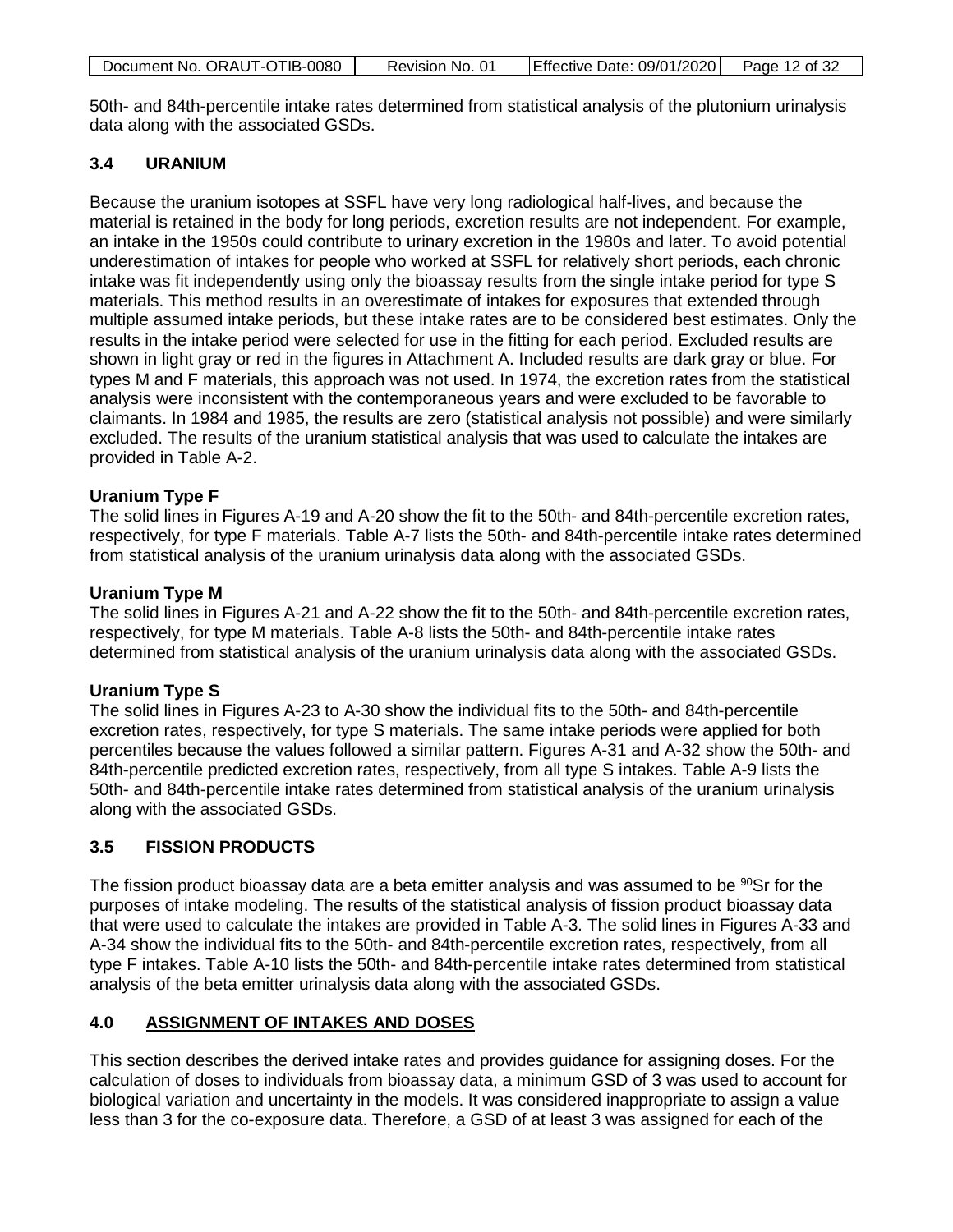| Document No. ORAUT-OTIB-0080 | Revision No. 01 | Effective Date: 09/01/2020 Page 13 of 32 |  |
|------------------------------|-----------------|------------------------------------------|--|
|                              |                 |                                          |  |

intake periods. The 95th-percentile values were based on the adjusted GSD for the intake period. For cases in which there is justification that the individual might have had larger intakes than the 50thpercentile intake rates, dose reconstructors should use the 95th-percentile intake rates input into the Interactive RadioEpidemiological Program (IREP) as a constant. The original GSDs are provided in the tables for each radionuclide and absorption type in Attachment A.

The following subsections list the intake rates that should be used for each radionuclide and the period of applicability of each intake rate.

# <span id="page-12-0"></span>**4.1 PLUTONIUM**

Tables 4-1 through 4-3 list the plutonium intakes and associated GSDs to be used for each year of potential plutonium exposure. All data derive from urinalysis bioassay results and should be treated as plutonium gross alpha intakes, which can be considered to be 100%<sup>239</sup>Pu. The 1986 intake rates can be extended past 1986 as a measure favorable to claimants.

<span id="page-12-2"></span>Table 4-1. Type M plutonium gross alpha intake rates (dpm/d).

| <b>Start</b> | <b>End</b> | 50th<br>percentile | GSD  | 95th<br>percentile |
|--------------|------------|--------------------|------|--------------------|
| 01/01/1965   | 12/31/1968 | 13.12              | 5.15 | 195                |
| 01/01/1969   | 12/31/1986 | 3.018              | 3.00 | 18.4               |

<span id="page-12-3"></span>Table 4-2. Type S plutonium gross alpha intake rates (dpm/d).

| <b>Start</b> | End        | 50th<br>percentile | <b>GSD</b> | 95th<br>percentile |
|--------------|------------|--------------------|------------|--------------------|
| 01/01/1965   | 12/31/1968 | 329                | 5.15       | 4.880              |
| 01/01/1969   | 12/31/1986 | .62<br>41          | 3.00       | 254                |

<span id="page-12-4"></span>Table 4-3. Type SS plutonium gross alpha intake rates (dpm/d).

| <b>Start</b> | End        | 50th<br>percentile | <b>GSD</b> | 95th<br>percentile |
|--------------|------------|--------------------|------------|--------------------|
| 01/01/1965   | 12/31/1968 | 1.830              | 5.16       | 27.199             |
| 01/01/1969   | 12/31/1986 | 389                | 3.00       | 2.370              |

# <span id="page-12-1"></span>**4.2 URANIUM**

Tables 4-4 to 4-6 list the uranium intakes and associated GSDs to be used for each year of potential uranium exposure. The 1988 intake rates can be extended past 1988 as a measure favorable to claimants.

<span id="page-12-5"></span>Table 4-4. Type F uranium intake rates (dpm/d).

| <b>Start</b> | ╯<br>End   | 50th<br>percentile | <b>GSD</b> | 95th<br>percentile |
|--------------|------------|--------------------|------------|--------------------|
| 01/01/1965   | 12/31/1968 | 17.6               | 3.00       | 107                |
| 01/01/1969   | 12/31/1972 | 8.91               | 3.00       | 54.3               |
| 01/01/1973   | 12/31/1979 | 18.87              | 3.00       | 115                |
| 01/01/1980   | 12/31/1988 | 5.666              | 3.00       | 34.5               |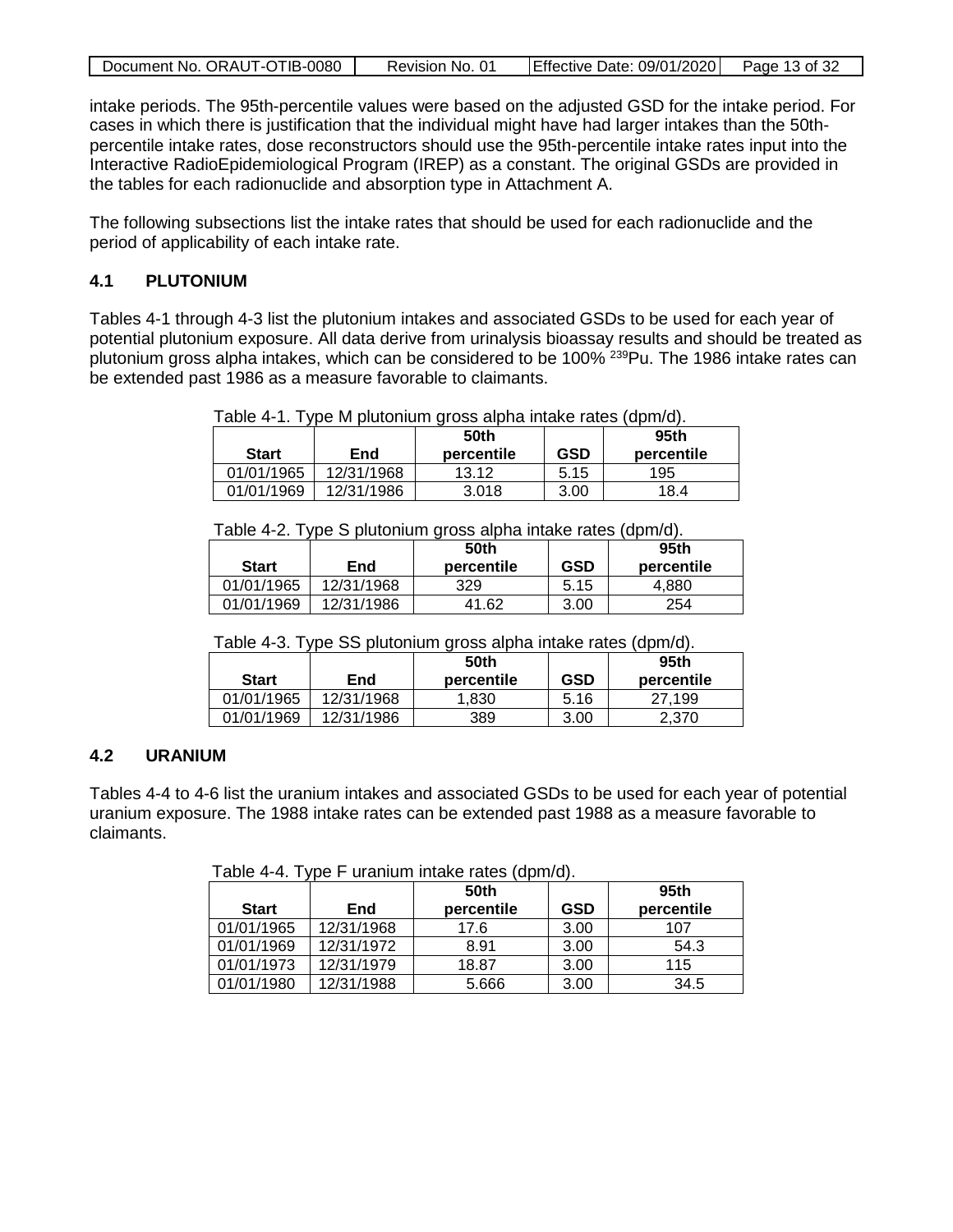| <b>Start</b> | End        | 50th<br>percentile | <b>GSD</b> | 95th<br>percentile |
|--------------|------------|--------------------|------------|--------------------|
| 01/01/1965   | 12/31/1968 | 75.91              | 3.00       | 463                |
| 01/01/1969   | 12/31/1972 | 34.92              | 3.00       | 213                |
| 01/01/1973   | 12/31/1979 | 78.02              | 3.00       | 475                |
| 01/01/1980   | 12/31/1988 | 21.92              | 3.00       | 134                |

<span id="page-13-2"></span>Table 4-5. Type M uranium intake rates (dpm/d).

<span id="page-13-3"></span>Table 4-6. Type S uranium intake rates (dpm/d).

| <b>Start</b> | End        | 50th<br>percentile | <b>GSD</b> | 95th<br>percentile |
|--------------|------------|--------------------|------------|--------------------|
| 01/01/1965   | 12/31/1968 | 1.592              | 3.00       | 9.701              |
| 01/01/1969   | 12/31/1972 | 744.4              | 3.00       | 4,536              |
| 01/01/1973   | 12/31/1979 | 1.266              | 3.00       | 7,714              |
| 01/01/1980   | 12/31/1988 | 389                | 3.00       | 2,370              |

# <span id="page-13-0"></span>**4.3 MIXED FISSION PRODUCTS**

Intake rates in Table 4-7 were calculated from the fission product urine sample results, assuming a  $90$ Sr biokinetic model. Because the urine results were based on gross activity analyses, a number of mixed fission products were included in the analysis; therefore, these intake rates must be adjusted to account for the fraction of activity attributable to <sup>90</sup>Sr. The intake rates should be treated as samples after major chemical processing. The resulting intake rates should then be used to assign intakes for all mixed fission products in accordance with ORAUT-OTIB-0054 [ORAUT 2015]. The 1991 intake rate can be extended past 1991 as a measure favorable to claimants.

> <span id="page-13-4"></span>Table 4-7. Unadjusted type F <sup>90</sup>Sr intake rates (dpm/d) based on mixed fission product bioassay.

|              |            | 50th       |      | 95th       |
|--------------|------------|------------|------|------------|
| <b>Start</b> | End        | percentile | GSD  | percentile |
| 01/01/1965   | 12/31/1991 | .05<br>61  | 3.00 | 372        |

#### <span id="page-13-1"></span>**5.0 ATTRIBUTIONS AND ANNOTATIONS**

Where appropriate in this document, bracketed callouts have been inserted to indicate information, conclusions, and recommendations provided to assist in the process of worker dose reconstruction. These callouts are listed here in the Attributions and Annotations section, with information to identify the source and justification for each associated item. Conventional References, which are provided in the next section of this document, link data, quotations, and other information to documents available for review on the Project's Site Research Database (SRDB).

[1] Arno, Matthew. Oak Ridge Associated Universities (ORAU) Team. Dose Reconstructor. January 2011.

These rules were developed based on examination of the data for trends in how the data were recorded, review of the internal dose technical basis document for SSFL, ORAUT-TKBS-0038- 5, *Area IV of the Santa Susana Field Laboratory, the Canoga Avenue Facility, the Downey Facility, and the De Soto Avenue Facility (sometimes referred to as Energy Technology Engineering Center [ETEC] or Atomics International) – Occupational Internal Dose* [ORAUT 2010], to determine default and assumed analytical techniques and reporting conventions.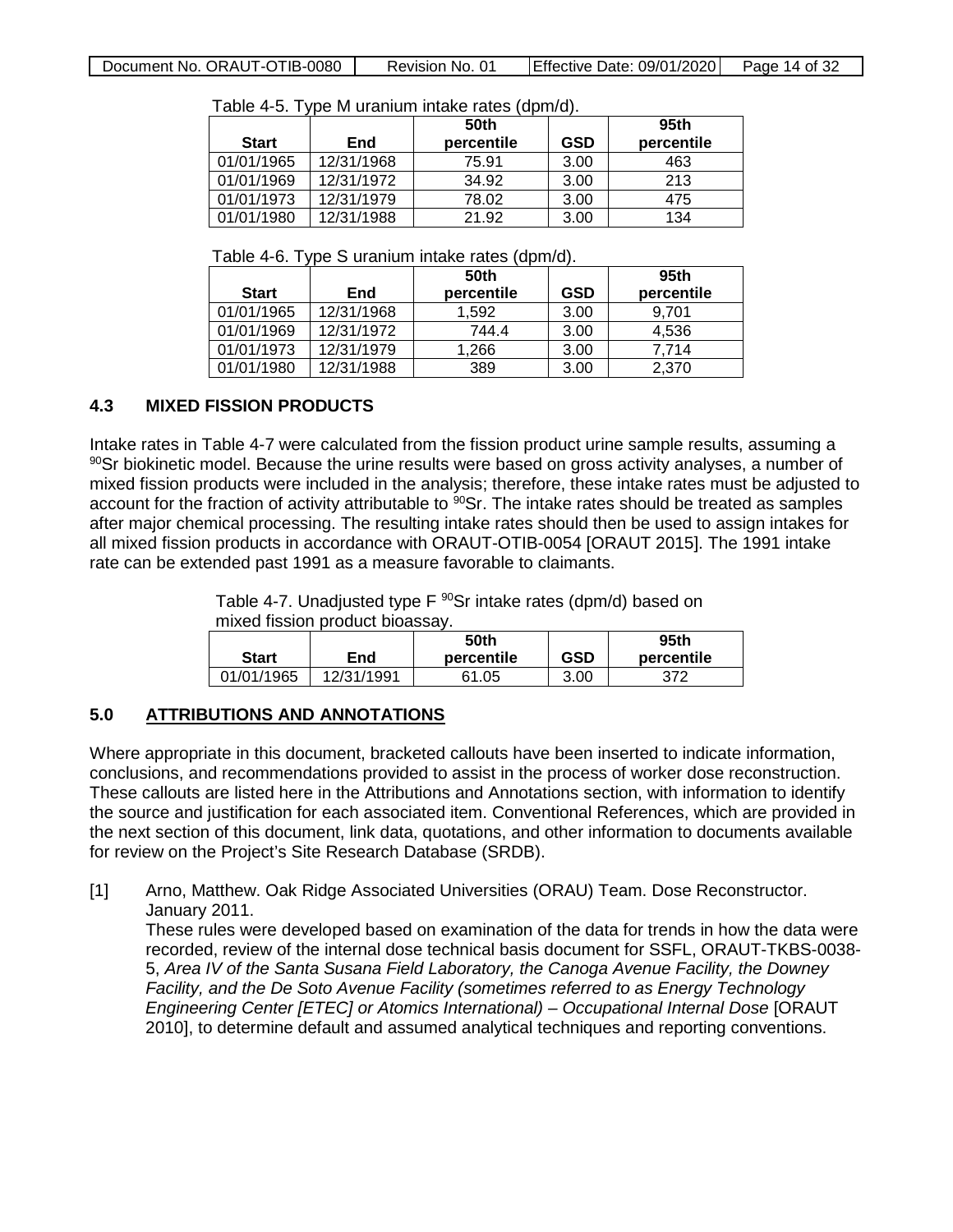| Document No. ORAUT-OTIB-0080 | Revision No. 01 | Effective Date: 09/01/2020   Page 15 of 32 |  |
|------------------------------|-----------------|--------------------------------------------|--|

#### <span id="page-14-0"></span>**REFERENCES**

ICRP [1995]. Dose coefficients for intakes of radionuclides by workers. ICRP Publication 68. Ann. ICRP *24*(4). [SRDB Ref ID: 22731]

ORAUT [2004]. Coworker data exposure profile development. ORAUT-PLAN-0014 Rev. 00. Oak Ridge, TN: Oak Ridge Associated Universities Team. November 24. [SRDB Ref ID: 166559]

ORAUT [2005]. Analysis of coworker bioassay data for internal dose assignment. ORAUT-OTIB-0019 Rev. 01. Oak Ridge, TN: Oak Ridge Associated Universities Team. October 7. [SRDB Ref ID: 19438]

ORAUT [2006]. Generating summary statistics for coworker bioassay data. ORAUT-PROC-0095 Rev. 00. Oak Ridge, TN: Oak Ridge Associated Universities Team. June 5. [SRDB Ref ID: 73397]

ORAUT [2010]. Area IV of the Santa Susana Field Laboratory, the Canoga Avenue Facility, the Downey Facility, and the De Soto Avenue facility (sometimes referred to as Energy Technology Engineering Center [ETEC] or Atomics International) – occupational internal dose. ORAUT-TKBS-0038-5 Rev. 01. Oak Ridge, TN: Oak Ridge Associated Universities Team. April 26. [SRDB Ref ID: 80541]

ORAUT [2014]. Analysis of stratified coworker datasets. ORAUT-RPRT-0053 Rev. 02. Oak Ridge, TN: Oak Ridge Associated Universities Team. October 8. [SRDB Ref ID: 136245]

ORAUT [2015]. Fission and activation product assignment for internal dose-related gross beta and gross gamma analyses. ORAUT-OTIB-0054 Rev. 04. Oak Ridge, TN: Oak Ridge Associated Universities Team. August 27. [SRDB Ref ID: 146884]

ORAUT [2016]. Use of claimant datasets for coworker modeling. ORAUT-OTIB-0075 Rev. 01. Oak Ridge, TN: Oak Ridge Associated Universities Team. June 17. [SRDB Ref ID: 157060]

ORAUT [2020]. Estimating doses for plutonium strongly retained in the lung. ORAUT-OTIB-0049 Rev. 02. Oak Ridge, TN: Oak Ridge Associated Universities Team. September 1. [SRDB Ref ID: 178329]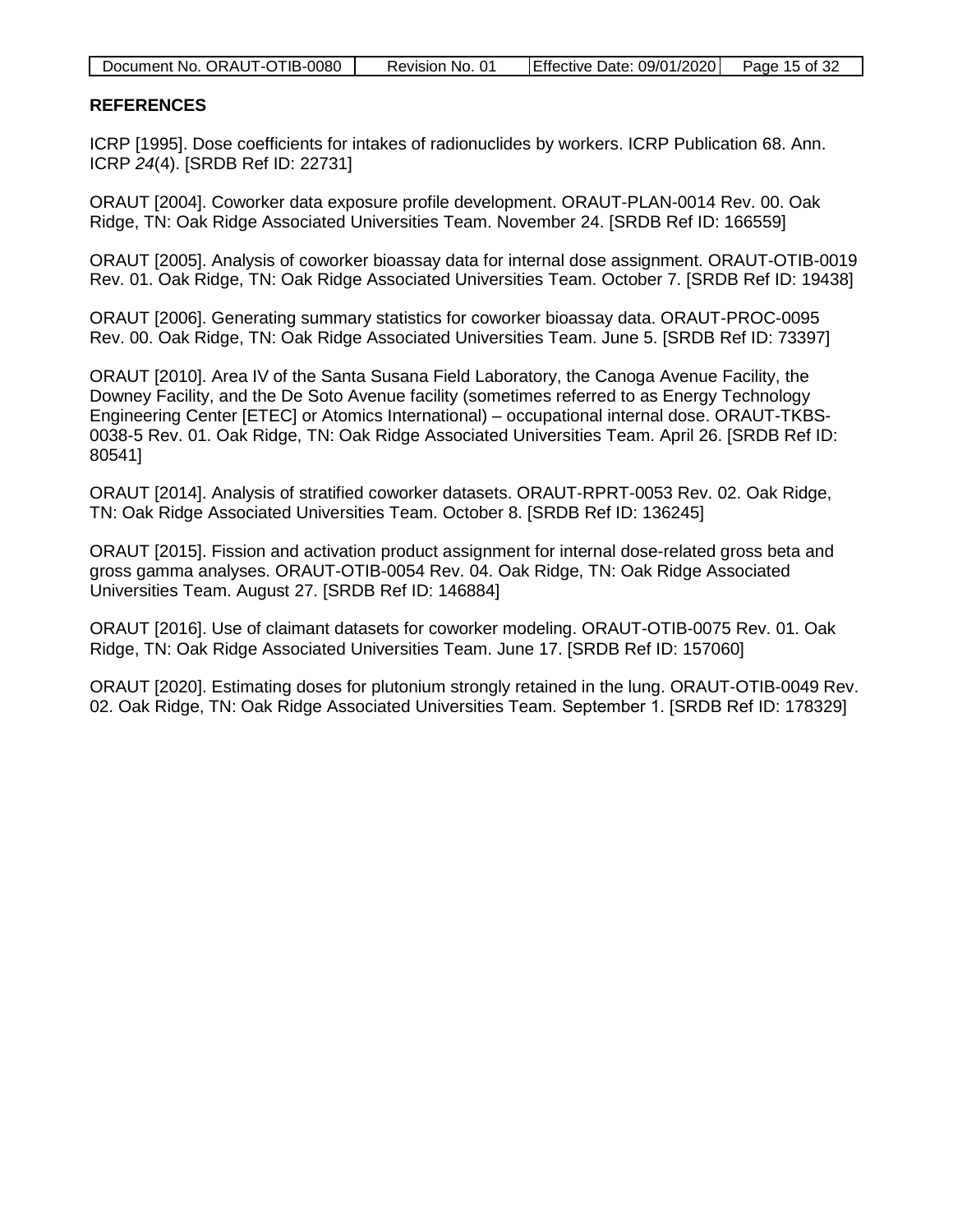#### **ATTACHMENT A CO-EXPOSURE DATA FIGURES**

# **LIST OF TABLES**

#### <span id="page-15-0"></span>**TABLE TITLE PAGE**

| $A-1$  | 50th- and 84th-percentile urinary excretion rates of plutonium gross alpha, 1968 to 1986 18 |  |
|--------|---------------------------------------------------------------------------------------------|--|
| $A-2$  | 50th- and 84th-percentile urinary excretion rates of uranium gross alpha, 1965 to 1988  18  |  |
| $A-3$  | 50th- and 84th-percentile urinary excretion rates of fission products, 1965 to 1990 19      |  |
| A-4    |                                                                                             |  |
| $A-5$  |                                                                                             |  |
| $A-6$  |                                                                                             |  |
| A-7    |                                                                                             |  |
| $A-8$  |                                                                                             |  |
| A-9    |                                                                                             |  |
| $A-10$ |                                                                                             |  |
|        |                                                                                             |  |

# **LIST OF FIGURES**

## **FIGURE TITLE PAGE**

| $A-1$   | Predicted plutonium bioassay results compared with actual results, 50th percentile, 1965                     | 19         |
|---------|--------------------------------------------------------------------------------------------------------------|------------|
| $A-2$   | Predicted plutonium bioassay results compared with actual results, 50th percentile, 1969                     | 20         |
| $A-3$   | Predicted plutonium bioassay results compared with actual results, 84th percentile, 1965                     | $\dots$ 20 |
| A-4     | Predicted plutonium bioassay results compared with actual results, 84th percentile, 1969<br>to 1986, type M  | 20         |
| $A-5$   | Predicted plutonium bioassay results compared with actual results, 50th percentile, all                      | 21         |
| $A-6$   | Predicted plutonium bioassay results compared with actual results, 84th percentile, all                      | 21         |
| $A - 7$ | Predicted plutonium bioassay results compared with actual results, 50th percentile, 1965                     | 22         |
| $A-8$   | Predicted plutonium bioassay results compared with actual results, 50th percentile, 1969<br>to 1986, type S  | 22         |
| $A-9$   | Predicted plutonium bioassay results compared with actual results, 84th percentile, 1965                     | 22         |
| $A-10$  | Predicted plutonium bioassay results compared with actual results, 84th percentile, 1969<br>to 1986, type S  | 23         |
| $A-11$  | Predicted plutonium bioassay results compared with actual results, 50th percentile, all                      | 23         |
| $A-12$  | Predicted plutonium bioassay results compared with actual results, 84th percentile, all                      | 23         |
| $A-13$  | Predicted plutonium bioassay results compared with actual results, 50th percentile, 1965                     | 24         |
| $A-14$  | Predicted plutonium bioassay results compared with actual results, 50th percentile, 1969<br>to 1986, type SS | 24         |
| $A-15$  | Predicted plutonium bioassay results compared with actual results, 84th percentile, 1965                     | 25         |
|         |                                                                                                              |            |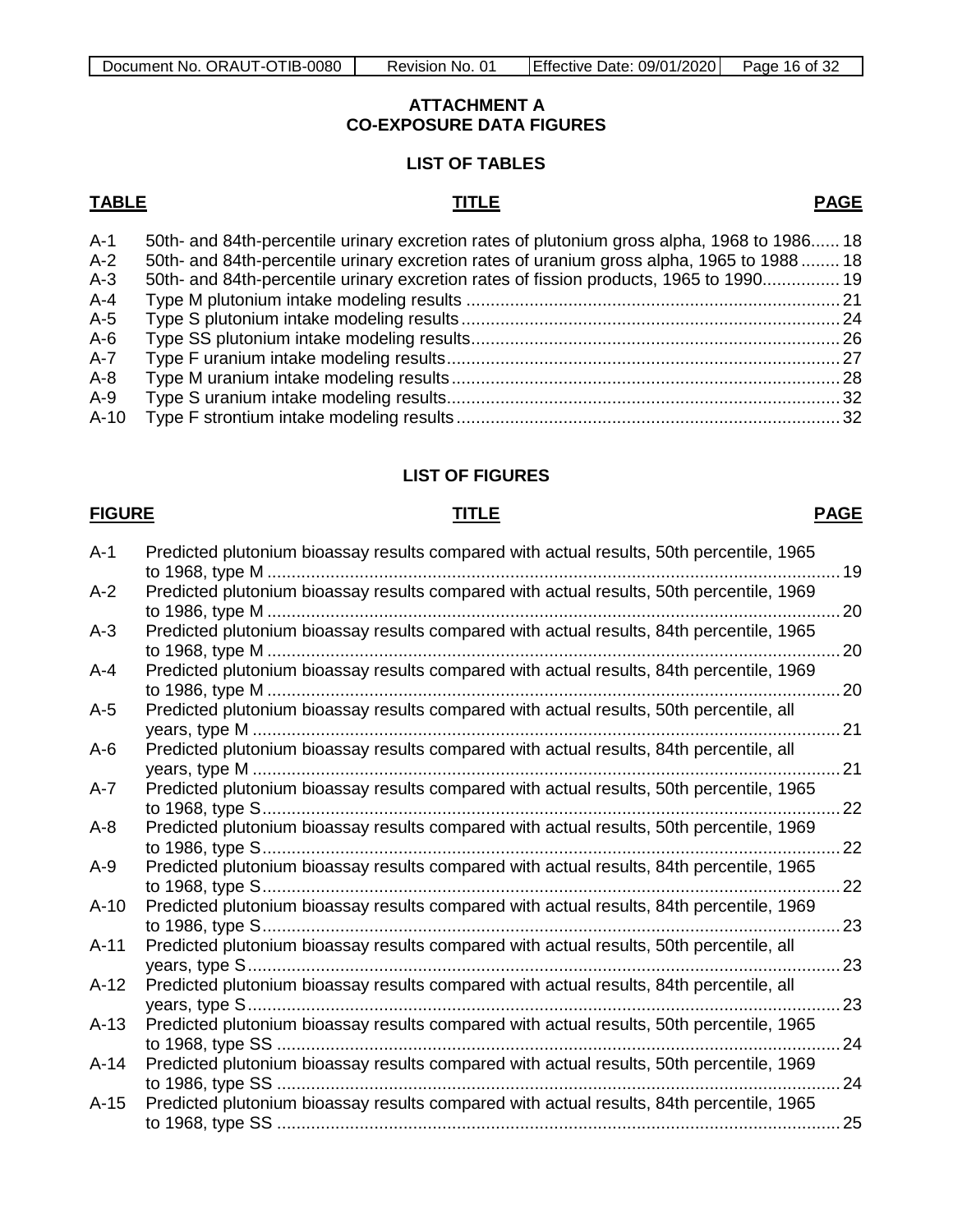| $A-16$ | Predicted plutonium bioassay results compared with actual results, 84th percentile, 1969 |               |
|--------|------------------------------------------------------------------------------------------|---------------|
| $A-17$ | Predicted plutonium bioassay results compared with actual results, 50th percentile, all  |               |
| $A-18$ | Predicted plutonium bioassay results compared with actual results, 84th percentile, all  |               |
| $A-19$ | Predicted uranium bioassay results calculated using IMBA-derived uranium intake rates    |               |
| $A-20$ | Predicted uranium bioassay results compared with actual results, 84th percentile, all    |               |
| $A-21$ | Predicted uranium bioassay results compared with actual results, 50th percentile, all    |               |
| $A-22$ | Predicted uranium bioassay results compared with actual results, 84th percentile, all    |               |
| $A-23$ | Predicted uranium bioassay results compared with actual results, 50th percentile, 1965   |               |
| $A-24$ | Predicted uranium bioassay results compared with actual results, 50th percentile, 1969   | 29            |
| $A-25$ | Predicted uranium bioassay results compared with actual results, 50th percentile, 1973   | 29            |
| $A-26$ | Predicted uranium bioassay results compared with actual results, 50th percentile, 1980   | $\ldots$ . 29 |
| $A-27$ | Predicted uranium bioassay results compared with actual results, 84th percentile, 1965   |               |
| $A-28$ | Predicted uranium bioassay results compared with actual results, 84th percentile, 1969   |               |
| $A-29$ | Predicted uranium bioassay results compared with actual results, 84th percentile, 1973   |               |
| $A-30$ | Predicted uranium bioassay results compared with actual results, 84th percentile, 1980   |               |
| $A-31$ | Predicted uranium bioassay results compared with actual results, 50th percentile, all    |               |
| $A-32$ | Predicted uranium bioassay results compared with actual results, 84th percentile, all    |               |
| $A-33$ | Predicted strontium bioassay results compared with actual results, 50th percentile, all  |               |
| $A-34$ | Predicted strontium bioassay results compared with actual results, 84th percentile, all  |               |
|        |                                                                                          |               |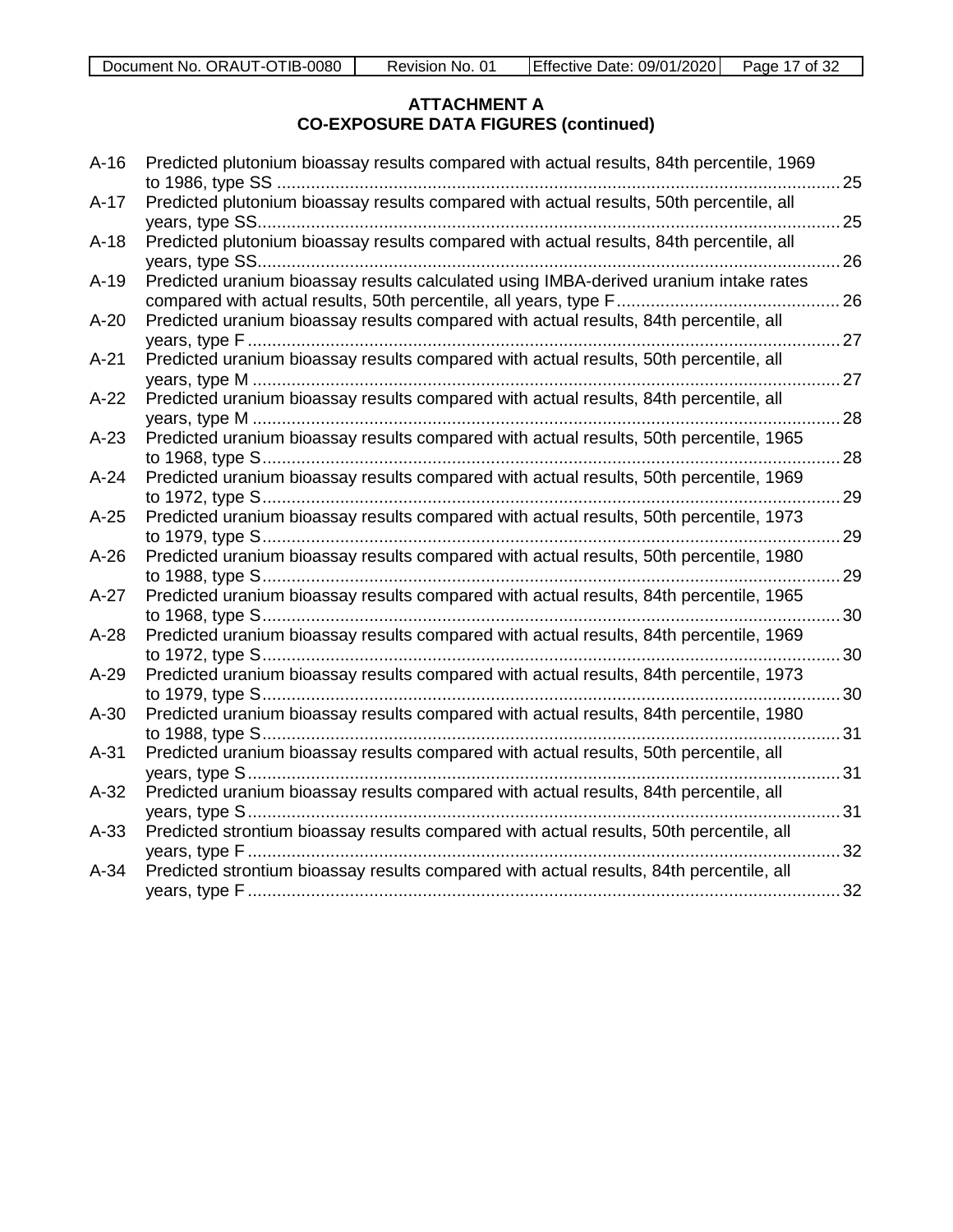| <b>Effective</b><br>bioassay date | <b>50th</b><br>percentile | 84th<br>percentile | <b>Number of</b><br>employees |
|-----------------------------------|---------------------------|--------------------|-------------------------------|
| 01/01/1968                        | 0.064                     | 0.328              | 34                            |
| 01/01/1970                        | 0.026                     | 0.097              | 31                            |
| 01/01/1974                        | 0.013                     | 0.040              | 28                            |
| 01/01/1976                        | 0.037                     | 0.049              | 48                            |
| 01/01/1980                        | 0.022                     | 0.034              | 30                            |
| 01/01/1984                        | 0.040                     | 0.053              | 48                            |
| 01/01/1986                        | 0.020                     | 0.031              | 53                            |

<span id="page-17-0"></span>Table A-1. 50th- and 84th-percentile urinary excretion rates of plutonium gross alpha, 1968 to 1986 (dpm/d).

<span id="page-17-1"></span>Table A-2. 50th- and 84th-percentile urinary excretion rates of uranium gross alpha, 1965 to 1988 (dpm/d).

| <b>Effective</b> | $  -$<br><b>50th</b> | 84th       | $\cdot$ $\cdot$ $\cdot$<br>Number of |
|------------------|----------------------|------------|--------------------------------------|
| bioassay date    | percentile           | percentile | employees                            |
| 07/01/1965       | 2.90                 | 8.33       | 470                                  |
| 07/01/1966       | 4.52                 | 10.83      | 298                                  |
| 07/01/1967       | 5.47                 | 14.69      | 338                                  |
| 07/01/1968       | 6.22                 | 14.05      | 269                                  |
| 07/01/1969       | 2.50                 | 8.60       | 153                                  |
| 07/01/1970       | 3.41                 | 7.79       | 164                                  |
| 07/01/1971       | 2.35                 | 5.09       | 135                                  |
| 07/01/1972       | 1.68                 | 5.67       | 122                                  |
| 07/01/1973       | 4.99                 | 7.09       | 88                                   |
| 07/01/1974       | 5.95                 | 7.53       | 86                                   |
| 07/01/1975       | 0.23                 | 1.13       | 135                                  |
| 07/01/1976       | 5.77                 | 8.03       | 166                                  |
| 07/01/1977       | 4.52                 | 6.68       | 95                                   |
| 07/01/1978       | 4.89                 | 14.14      | 147                                  |
| 07/01/1979       | 5.14                 | 6.52       | 124                                  |
| 07/01/1980       | 1.76                 | 3.66       | 109                                  |
| 07/01/1981       | 1.34                 | 2.08       | 104                                  |
| 07/01/1982       | 0.22                 | 0.86       | 75                                   |
| 07/01/1983       | 3.17                 | 3.41       | 57                                   |
| 07/01/1986       | 2.05                 | 3.18       | 34                                   |
| 07/01/1987       | 1.48                 | 2.29       | 59                                   |
| 07/01/1988       | 1.44                 | 2.24       | 63                                   |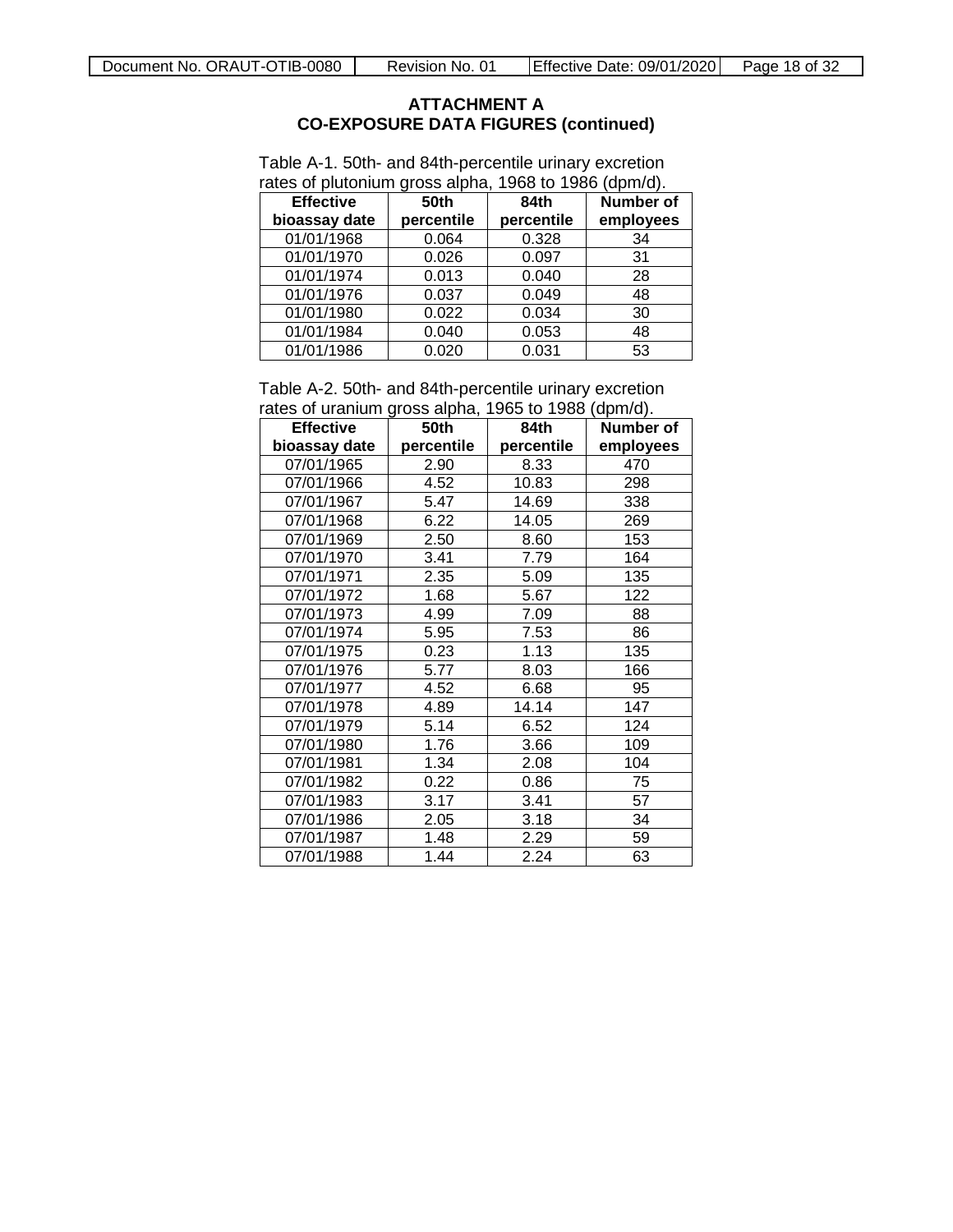| $\alpha$ area or nasion products, 1909 to 1990 (upin/u).<br><b>Effective</b> | 50th       | 84th       | Number of |
|------------------------------------------------------------------------------|------------|------------|-----------|
| bioassay date                                                                | percentile | percentile | employees |
| 07/01/1965                                                                   | 26.06      | 58.88      | 321       |
| 07/01/1966                                                                   | 21.04      | 38.26      | 216       |
| 07/01/1967                                                                   | 20.99      | 44.65      | 221       |
| 07/01/1968                                                                   | 19.63      | 30.48      | 154       |
| 07/01/1969                                                                   | 10.07      | 24.71      | 116       |
| 07/01/1970                                                                   | 19.34      | 24.40      | 125       |
| 07/01/1971                                                                   | 16.54      | 28.26      | 84        |
| 07/01/1972                                                                   | 14.67      | 23.58      | 75        |
| 07/01/1973                                                                   | 12.90      | 24.28      | 66        |
| 07/01/1974                                                                   | 4.65       | 22.27      | 55        |
| 07/01/1975                                                                   | 12.90      | 20.51      | 84        |
| 07/01/1976                                                                   | 18.72      | 29.14      | 67        |
| 07/01/1977                                                                   | 6.98       | 31.58      | 75        |
| 07/01/1978                                                                   | 14.25      | 30.33      | 118       |
| 07/01/1979                                                                   | 9.06       | 22.97      | 84        |
| 07/01/1980                                                                   | 5.54       | 17.07      | 82        |
| 07/01/1981                                                                   | 17.75      | 33.77      | 55        |
| 07/01/1982                                                                   | 14.67      | 33.51      | 65        |
| 07/01/1983                                                                   | 15.42      | 23.90      | 45        |
| 07/01/1984                                                                   | 3.59       | 14.29      | 65        |
| 07/01/1985                                                                   | 15.89      | 26.69      | 67        |
| 07/01/1986                                                                   | 16.15      | 27.12      | 78        |
| 07/01/1987                                                                   | 21.92      | 38.70      | 63        |
| 07/01/1988                                                                   | 24.52      | 29.45      | 65        |
| 07/01/1989                                                                   | 22.79      | 37.83      | 50        |
| 07/01/1990                                                                   | 7.67       | 45.77      | 33        |
| 03/01/1991                                                                   | 8.08       | 35.30      | 27        |

<span id="page-18-0"></span>Table A-3. 50th- and 84th-percentile urinary excretion rates of fission products, 1965 to 1990 (dpm/d).

The following figures compare predicted bioassay results calculated using IMBA-derived intake rates (lines) with actual bioassay results (dots). Excluded results are shown in light gray or red in the figures in Attachment A. Included results are dark gray or blue.



<span id="page-18-1"></span>Figure A-1. Predicted plutonium bioassay results (line) compared with actual results (dots), 50th percentile, 1965 to 1968, type M.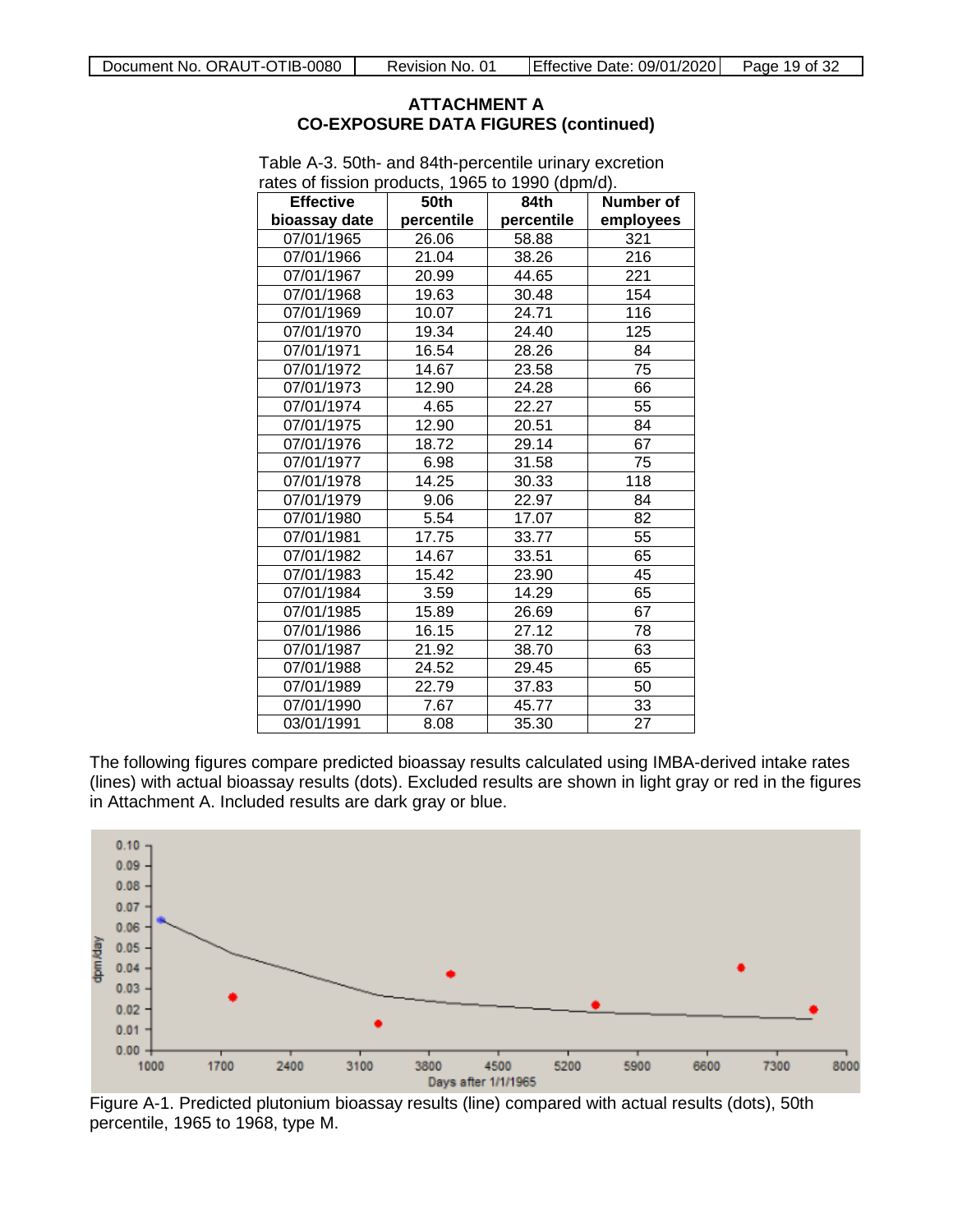**ATTACHMENT A CO-EXPOSURE DATA FIGURES (continued)**



<span id="page-19-0"></span>Figure A-2. Predicted plutonium bioassay results (line) compared with actual results (dots), 50th percentile, 1969 to 1986, type M.



<span id="page-19-1"></span>Figure A-3. Predicted plutonium bioassay results (line) compared with actual results (dots), 84th percentile, 1965 to 1968, type M.



<span id="page-19-2"></span>Figure A-4. Predicted plutonium bioassay results (line) compared with actual results (dots), 84th percentile, 1969 to 1986, type M.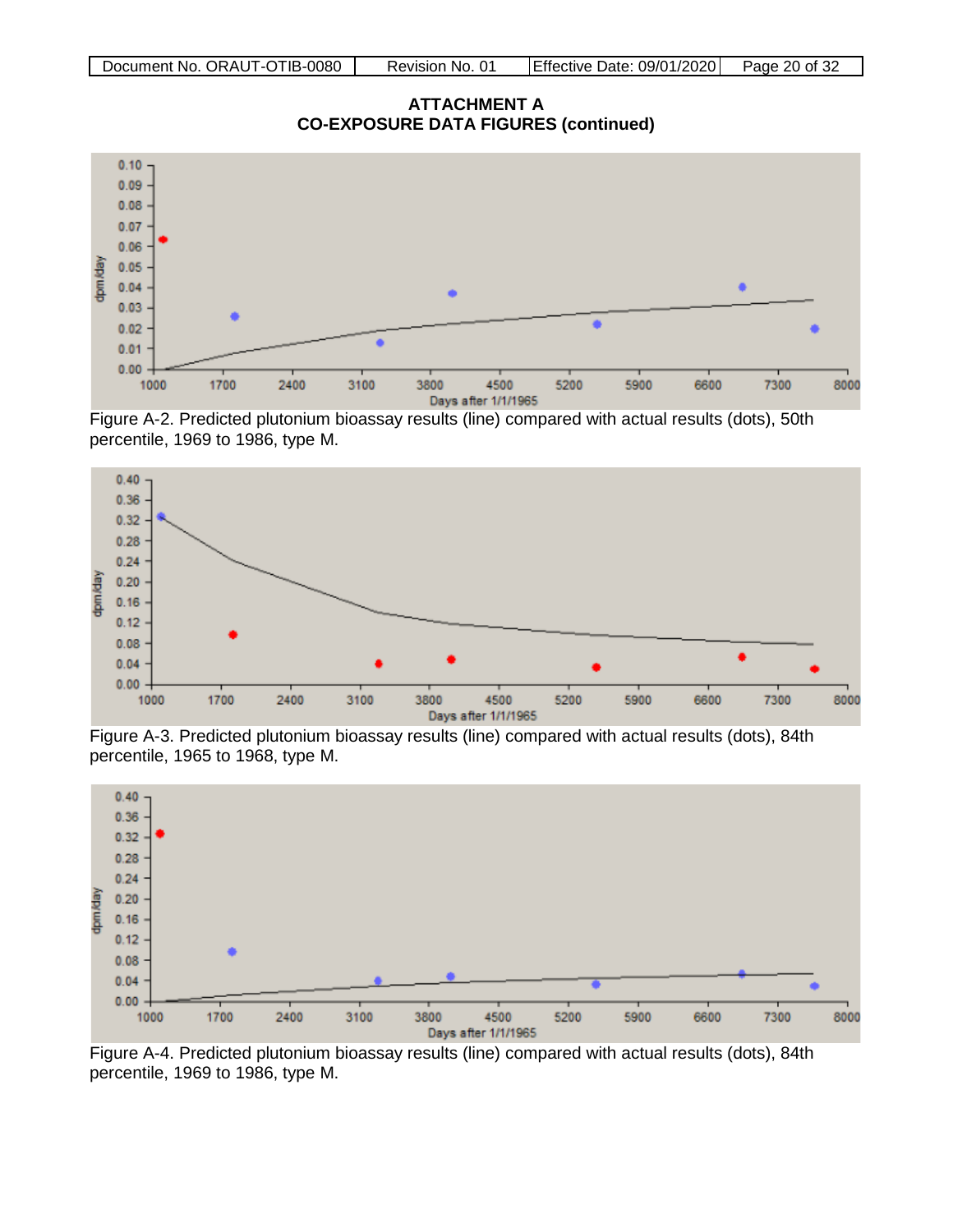**ATTACHMENT A CO-EXPOSURE DATA FIGURES (continued)**



<span id="page-20-1"></span>Figure A-5. Predicted plutonium bioassay results (line) compared with actual results (dots), 50th percentile, all years, type M.



Figure A-6. Predicted plutonium bioassay results (line) compared with actual results (dots), 84th percentile, all years, type M.

| Year(s)   | GM    | 84th<br>percentile | <b>GSD</b> | <b>Adjusted</b><br>GSD | 95th<br>percentile |
|-----------|-------|--------------------|------------|------------------------|--------------------|
| 1965-1968 | 13.12 | 67.61              | 5.15       | 5.15                   | 195                |
| 1969-1986 | 3.018 | 4.959              | .64        | 3.00                   | 18.4               |

<span id="page-20-2"></span><span id="page-20-0"></span>Table A-4. Type M plutonium intake modeling results (dpm/d).**<sup>a</sup>**

a. GM = geometric mean.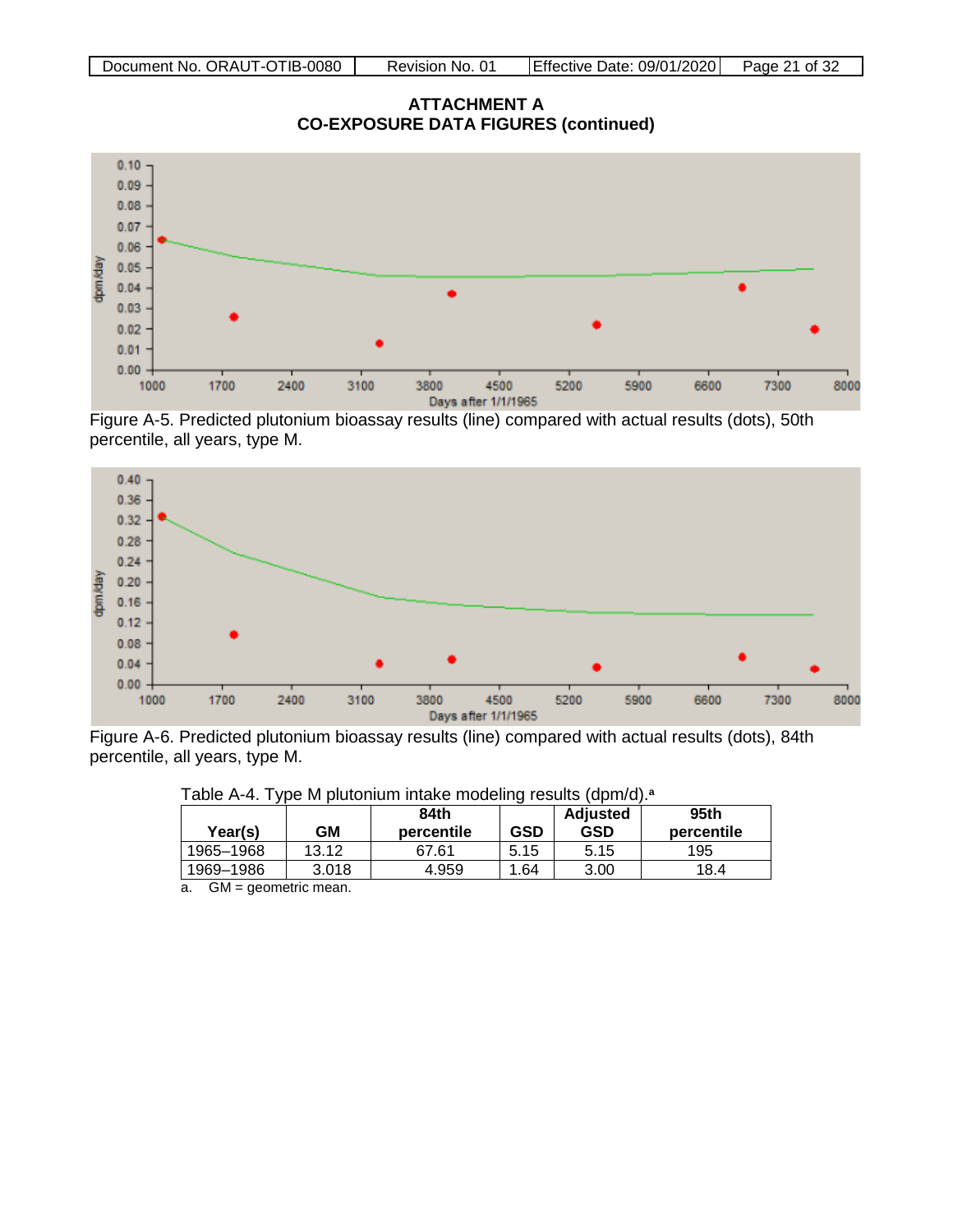**ATTACHMENT A CO-EXPOSURE DATA FIGURES (continued)**



<span id="page-21-0"></span>Figure A-7. Predicted plutonium bioassay results (line) compared with actual results (dots), 50th percentile, 1965 to 1968, type S.



<span id="page-21-1"></span>Figure A-8. Predicted plutonium bioassay results (line) compared with actual results (dots), 50th percentile, 1969 to 1986, type S.



<span id="page-21-2"></span>Figure A-9. Predicted plutonium bioassay results (line) compared with actual results (dots), 84th percentile, 1965 to 1968, type S.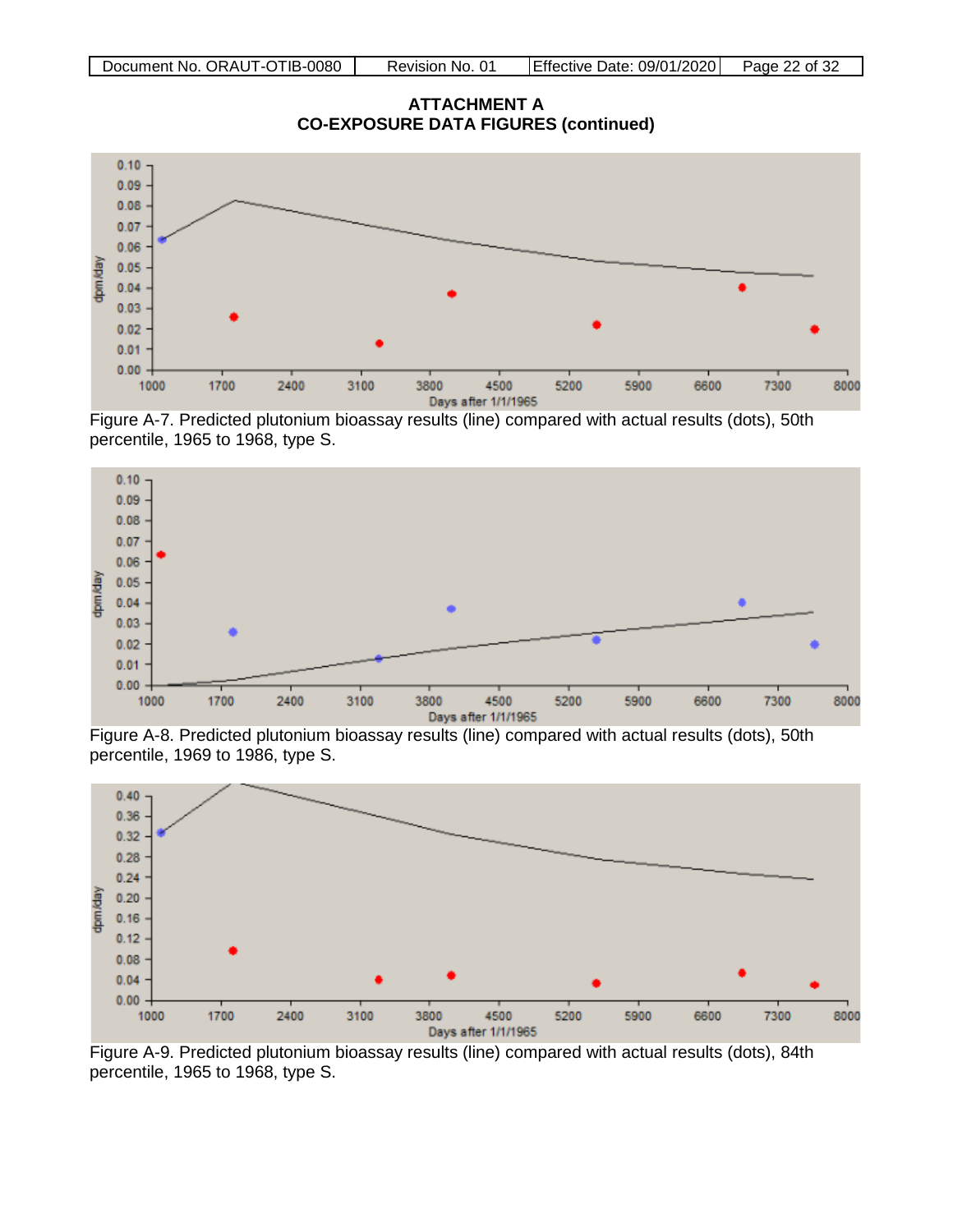**ATTACHMENT A CO-EXPOSURE DATA FIGURES (continued)**



<span id="page-22-0"></span>Figure A-10. Predicted plutonium bioassay results (line) compared with actual results (dots), 84th percentile, 1969 to 1986, type S.



<span id="page-22-1"></span>Figure A-11. Predicted plutonium bioassay results (line) compared with actual results (dots), 50th percentile, all years, type S.



<span id="page-22-2"></span>Figure A-12. Predicted plutonium bioassay results (line) compared with actual results (dots), 84th percentile, all years, type S.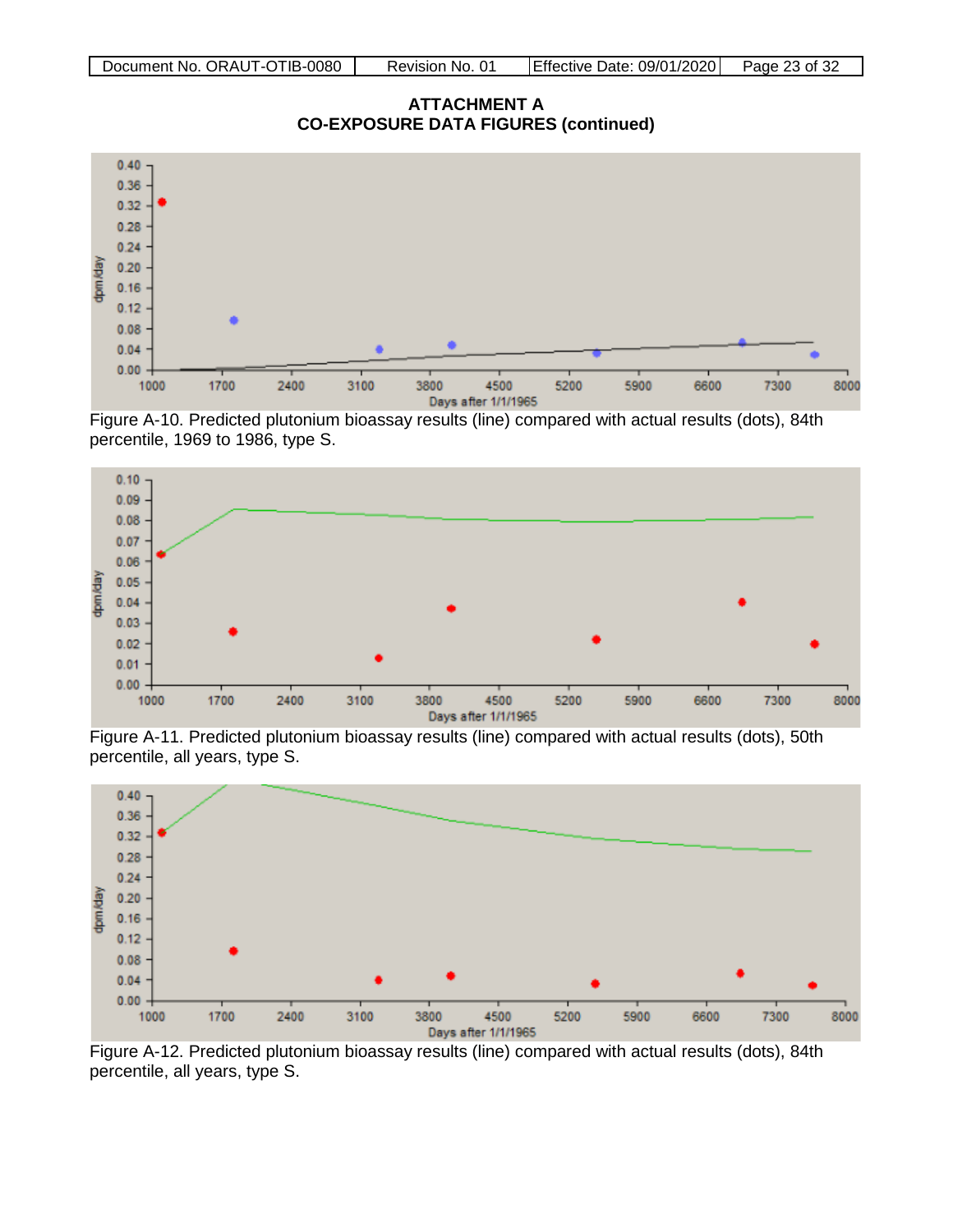| Year(s)   | GM    | 84th percentile | GSD  | <b>Adjusted</b><br><b>GSD</b> | 95th percentile |
|-----------|-------|-----------------|------|-------------------------------|-----------------|
| 1965-1968 | 329   | .695            | 5.15 | 5.15                          | 4.880           |
| 1969-1986 | 41.62 | 64.15           | .54  | 3.00                          | 254             |

<span id="page-23-0"></span>



<span id="page-23-1"></span>Figure A-13. Predicted plutonium bioassay results (line) compared with actual results (dots), 50th percentile, 1965 to 1968, type SS.



<span id="page-23-2"></span>Figure A-14. Predicted plutonium bioassay results (line) compared with actual results (dots), 50th percentile, 1969 to 1986, type SS.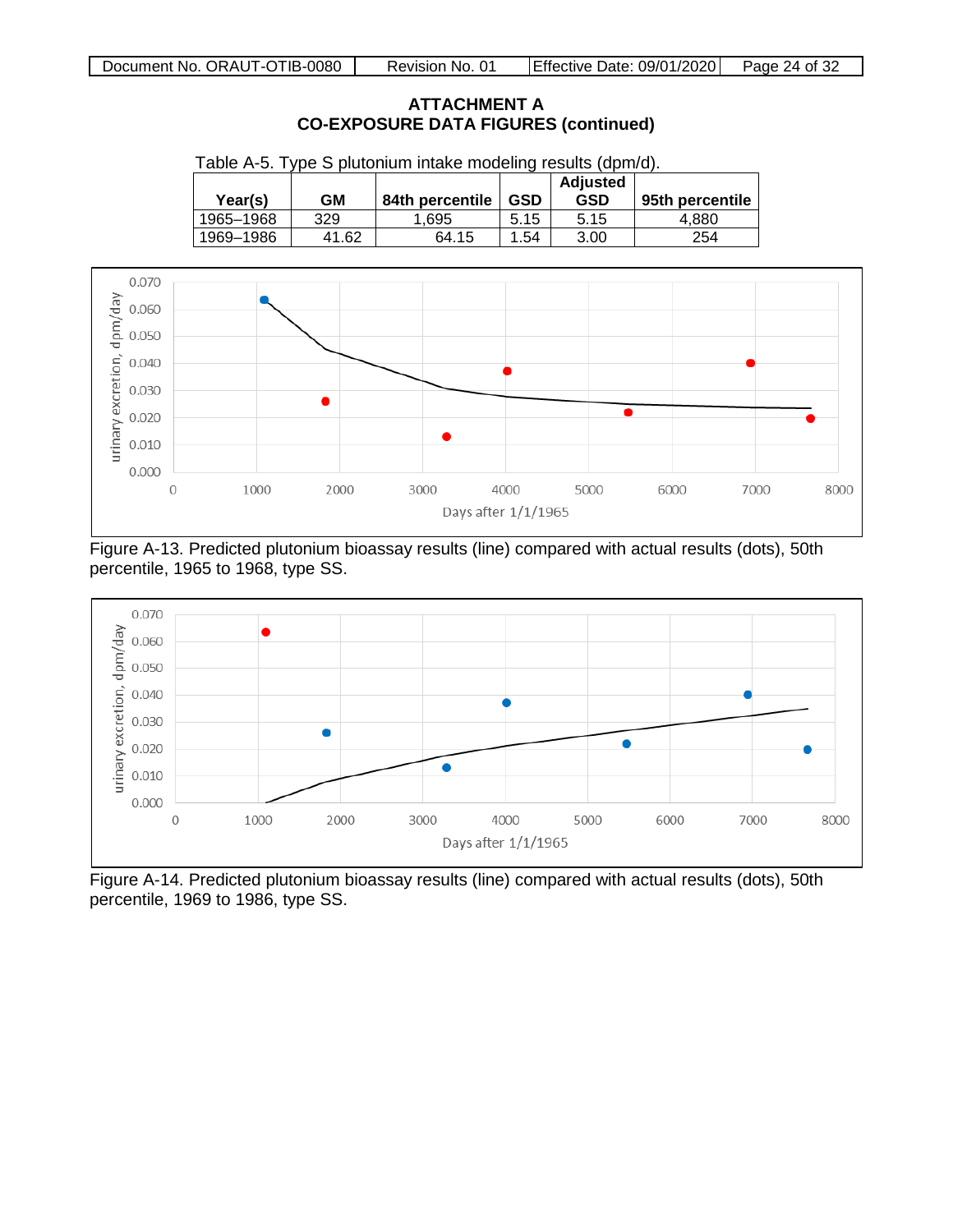**ATTACHMENT A CO-EXPOSURE DATA FIGURES (continued)**



<span id="page-24-0"></span>Figure A-15. Predicted plutonium bioassay results (line) compared with actual results (dots), 84th percentile, 1965 to 1968, type SS.



<span id="page-24-1"></span>Figure A-16. Predicted plutonium bioassay results (line) compared with actual results (dots), 84th percentile, 1969 to 1986, type SS.



<span id="page-24-2"></span>Figure A-17. Predicted plutonium bioassay results (line) compared with actual results (dots), 50th percentile, all years, type SS.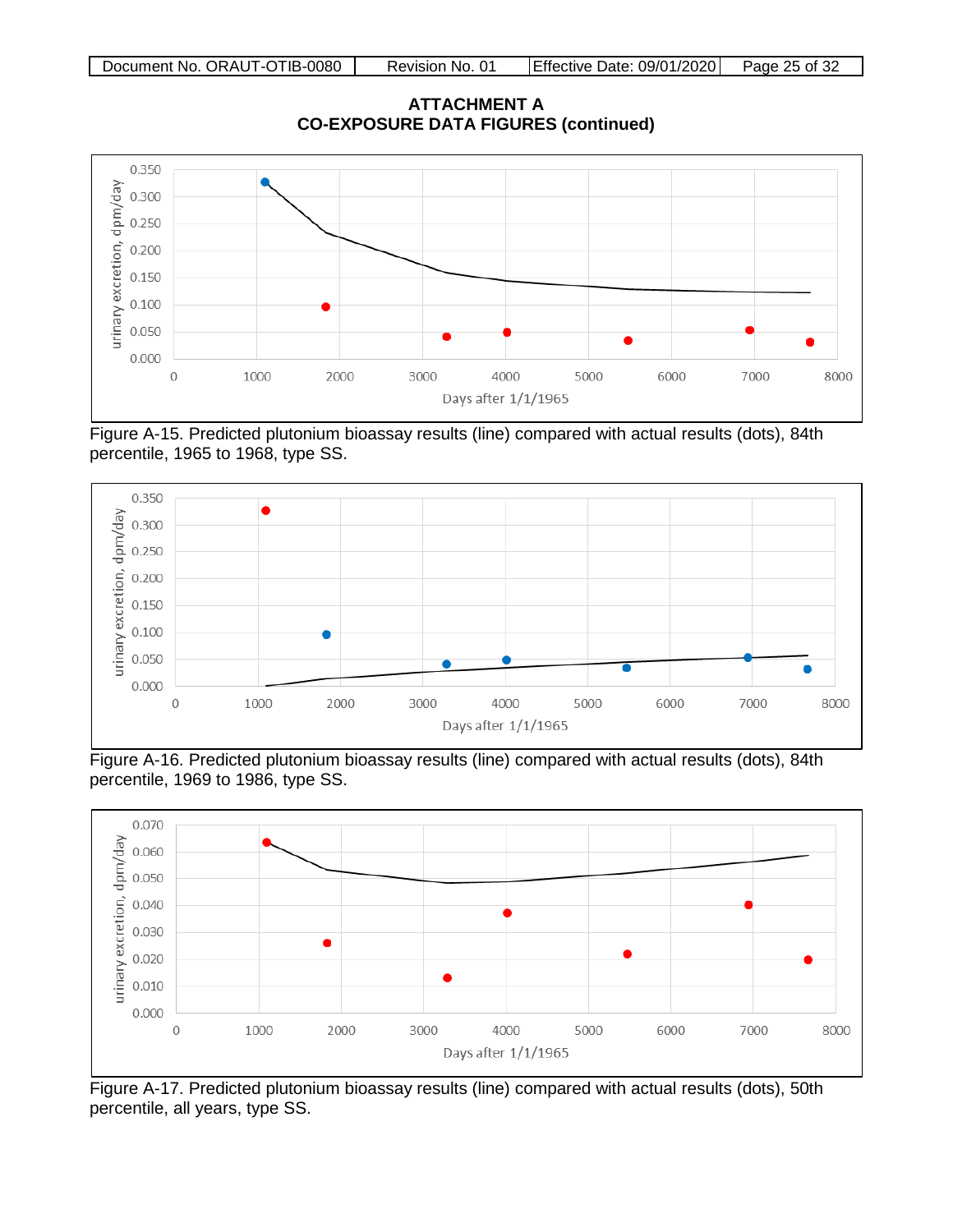**ATTACHMENT A CO-EXPOSURE DATA FIGURES (continued)**



Figure A-18. Predicted plutonium bioassay results (line) compared with actual results (dots), 84th percentile, all years, type SS.

<span id="page-25-1"></span><span id="page-25-0"></span>Table A-6. Type SS plutonium intake modeling results (dpm/d).

| Year(s)   | GM   | 84th<br>percentile | <b>GSD</b> | <b>Adjusted</b><br>GSD | 95th<br>percentile |
|-----------|------|--------------------|------------|------------------------|--------------------|
| 1965-1968 | .830 | 9.440              | 5.16       | 5.16                   | 199                |
| 1969-1986 | 389  | 638                | .64        | 3.00                   | 2370               |



<span id="page-25-2"></span>Figure A-19. Predicted uranium bioassay results calculated using IMBA-derived uranium intake rates (line) compared with actual results (dots), 50th percentile, all years, type F.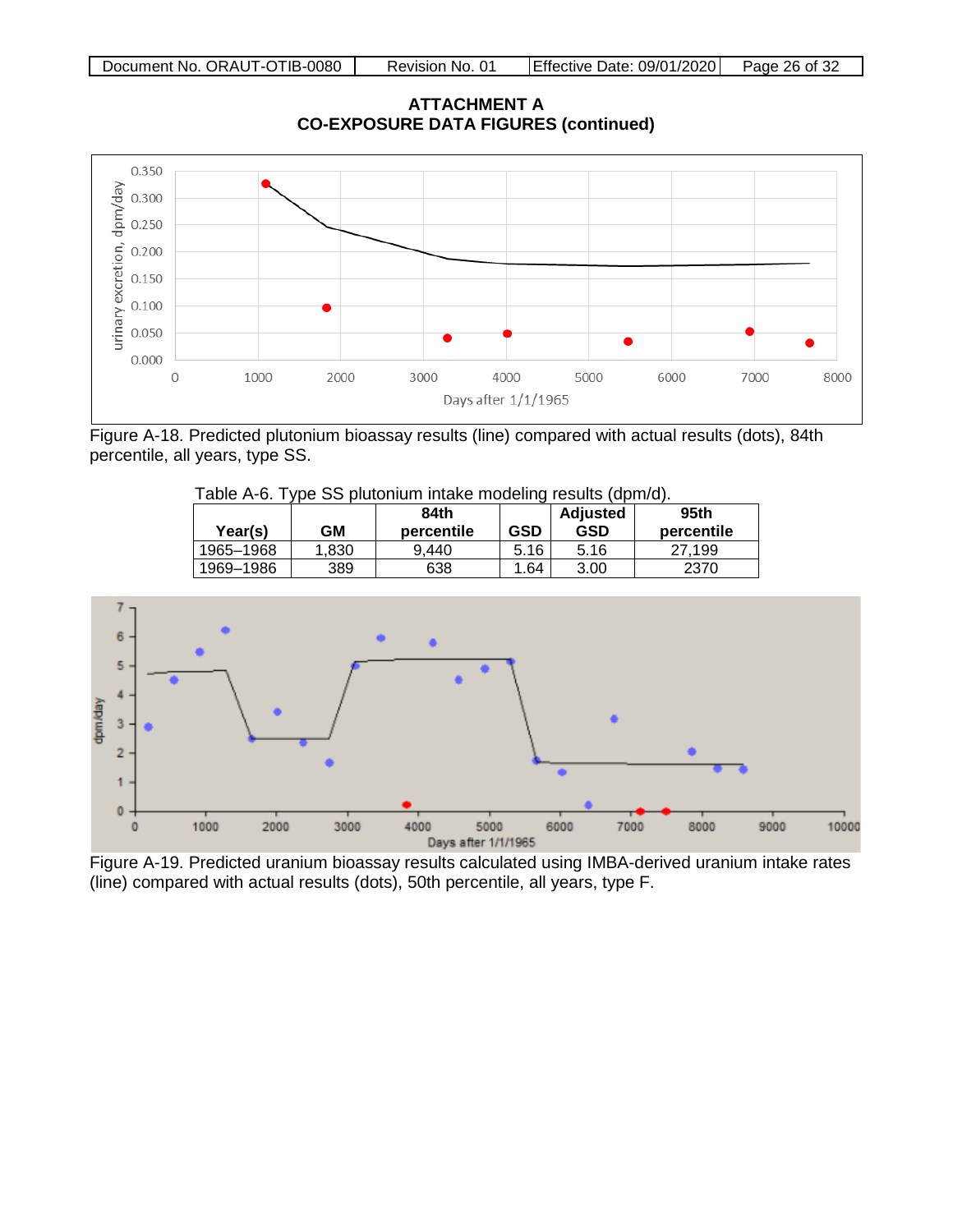**ATTACHMENT A CO-EXPOSURE DATA FIGURES (continued)**



Figure A-20. Predicted uranium bioassay results (line) compared with actual results (dots), 84th percentile, all years, type F.

| Year(s)   | GМ    | 84th<br>percentile | GSD  | <b>Adjusted</b><br><b>GSD</b> | 95th<br>percentile |
|-----------|-------|--------------------|------|-------------------------------|--------------------|
| 1965-1968 | 17.6  | 44.09              | 2.51 | 3.00                          | 107                |
| 1969-1972 | 8.91  | 24.35              | 2.73 | 3.00                          | 54.3               |
| 1973-1979 | 18.87 | 30.03              | 1.59 | 3.00                          | 115                |
| 1980-1988 | 5.666 | 8.652              | 1.53 | 3.00                          | 34.5               |

<span id="page-26-1"></span><span id="page-26-0"></span>Table A-7. Type F uranium intake modeling results (dpm/d).



<span id="page-26-2"></span>Figure A-21. Predicted uranium bioassay results (line) compared with actual results (dots), 50th percentile, all years, type M.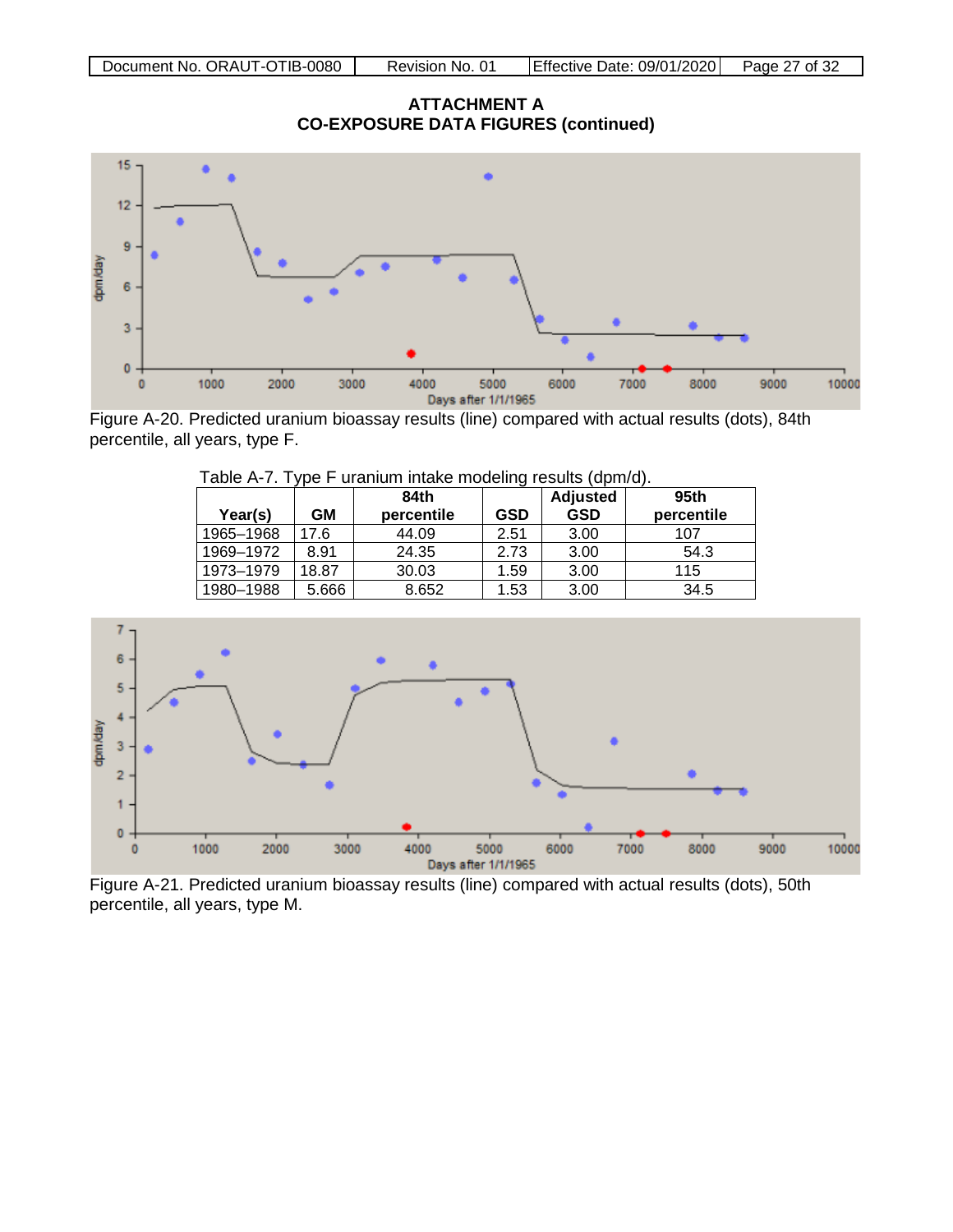**ATTACHMENT A CO-EXPOSURE DATA FIGURES (continued)**



Figure A-22. Predicted uranium bioassay results (line) compared with actual results (dots), 84th percentile, all years, type M.

<span id="page-27-0"></span>

| Year(s)   | GМ    | 84th<br>percentile | <b>GSD</b> | Adjusted<br><b>GSD</b> | 95th<br>percentile |
|-----------|-------|--------------------|------------|------------------------|--------------------|
| 1965-1968 | 75.91 | 190.7              | 2.51       | 3.00                   | 463                |
| 1969-1972 | 34.92 | 93.84              | 2.69       | 3.00                   | 213                |
| 1973-1979 | 78.02 | 124.1              | 1.59       | 3.00                   | 475                |
| 1980-1988 | 21.92 | 33.04              | 1.51       | 3.00                   | 134                |

<span id="page-27-1"></span>Table A-8. Type M uranium intake modeling results (dpm/d).



<span id="page-27-2"></span>Figure A-23. Predicted uranium bioassay results (line) compared with actual results (dots), 50th percentile, 1965 to 1968, type S.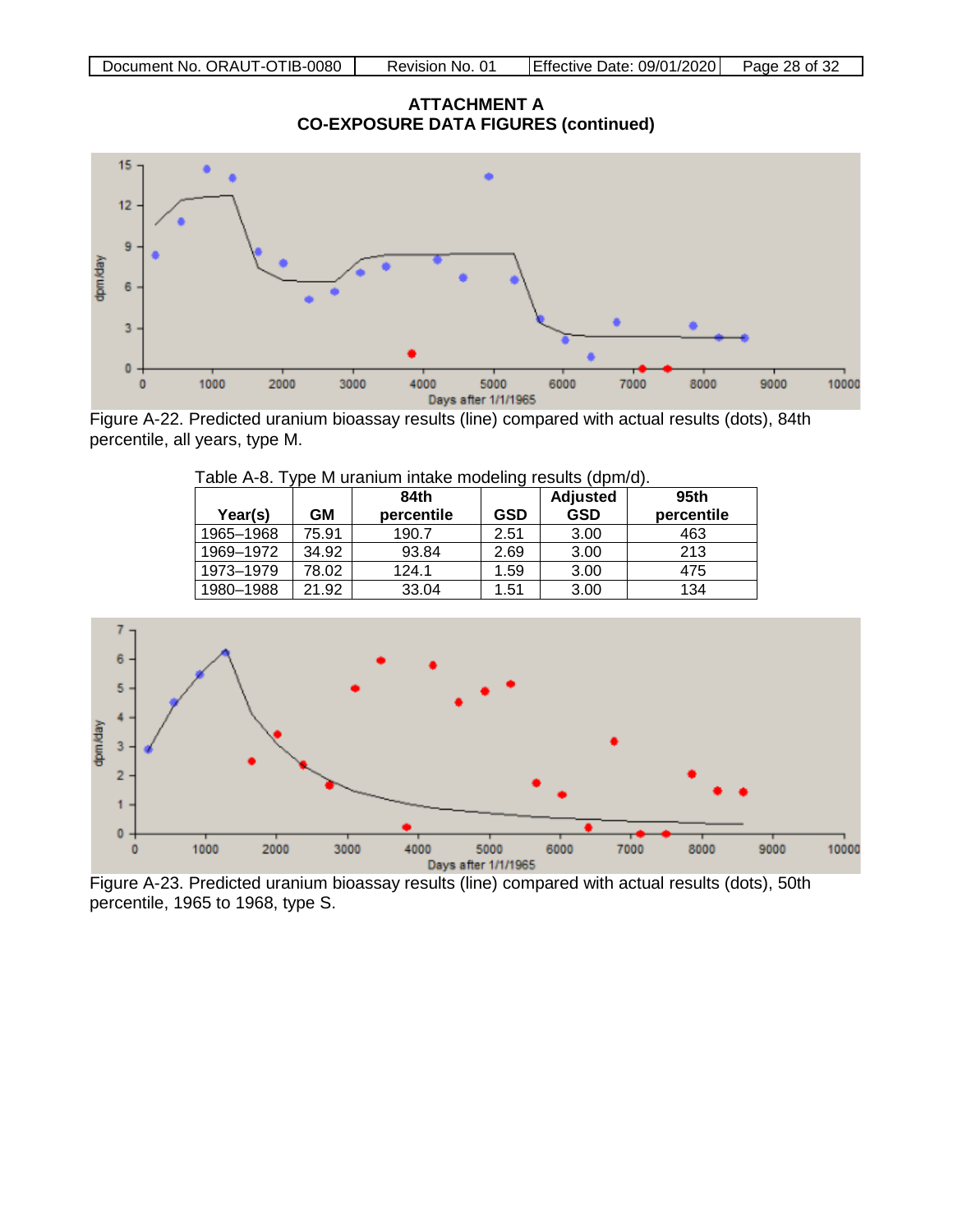**ATTACHMENT A CO-EXPOSURE DATA FIGURES (continued)**



<span id="page-28-0"></span>Figure A-24. Predicted uranium bioassay results (line) compared with actual results (dots), 50th percentile, 1969 to 1972, type S.



<span id="page-28-1"></span>Figure A-25. Predicted uranium bioassay results (line) compared with actual results (dots), 50th percentile, 1973 to 1979, type S.



<span id="page-28-2"></span>Figure A-26. Predicted uranium bioassay results (line) compared with actual results (dots), 50th percentile, 1980 to 1988, type S.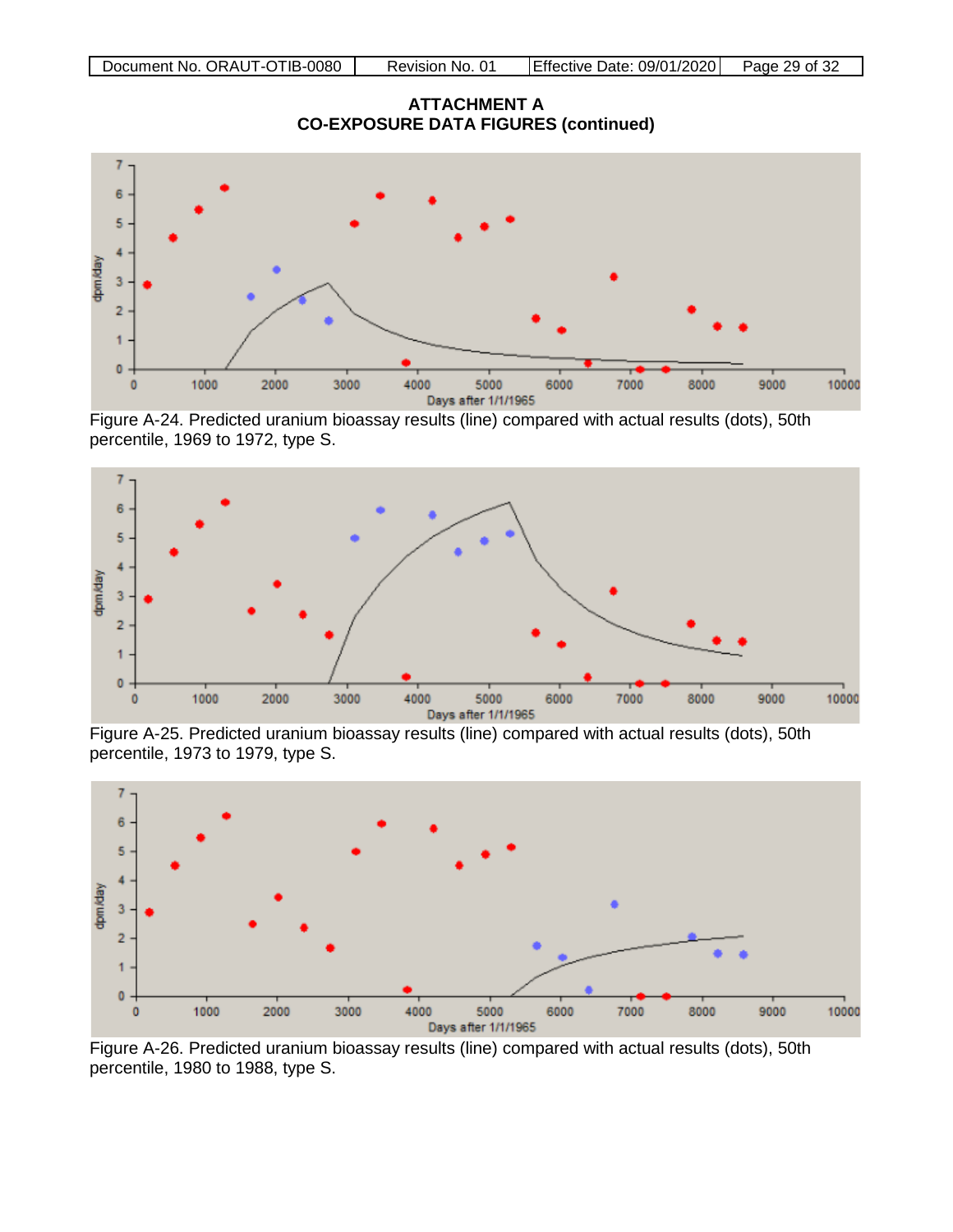**ATTACHMENT A CO-EXPOSURE DATA FIGURES (continued)**



<span id="page-29-0"></span>Figure A-27. Predicted uranium bioassay results (line) compared with actual results (dots), 84th percentile, 1965 to 1968, type S.



<span id="page-29-1"></span>Figure A-28. Predicted uranium bioassay results (line) compared with actual results (dots), 84th percentile, 1969 to 1972, type S.



<span id="page-29-2"></span>Figure A-29. Predicted uranium bioassay results (line) compared with actual results (dots), 84th percentile, 1973 to 1979, type S.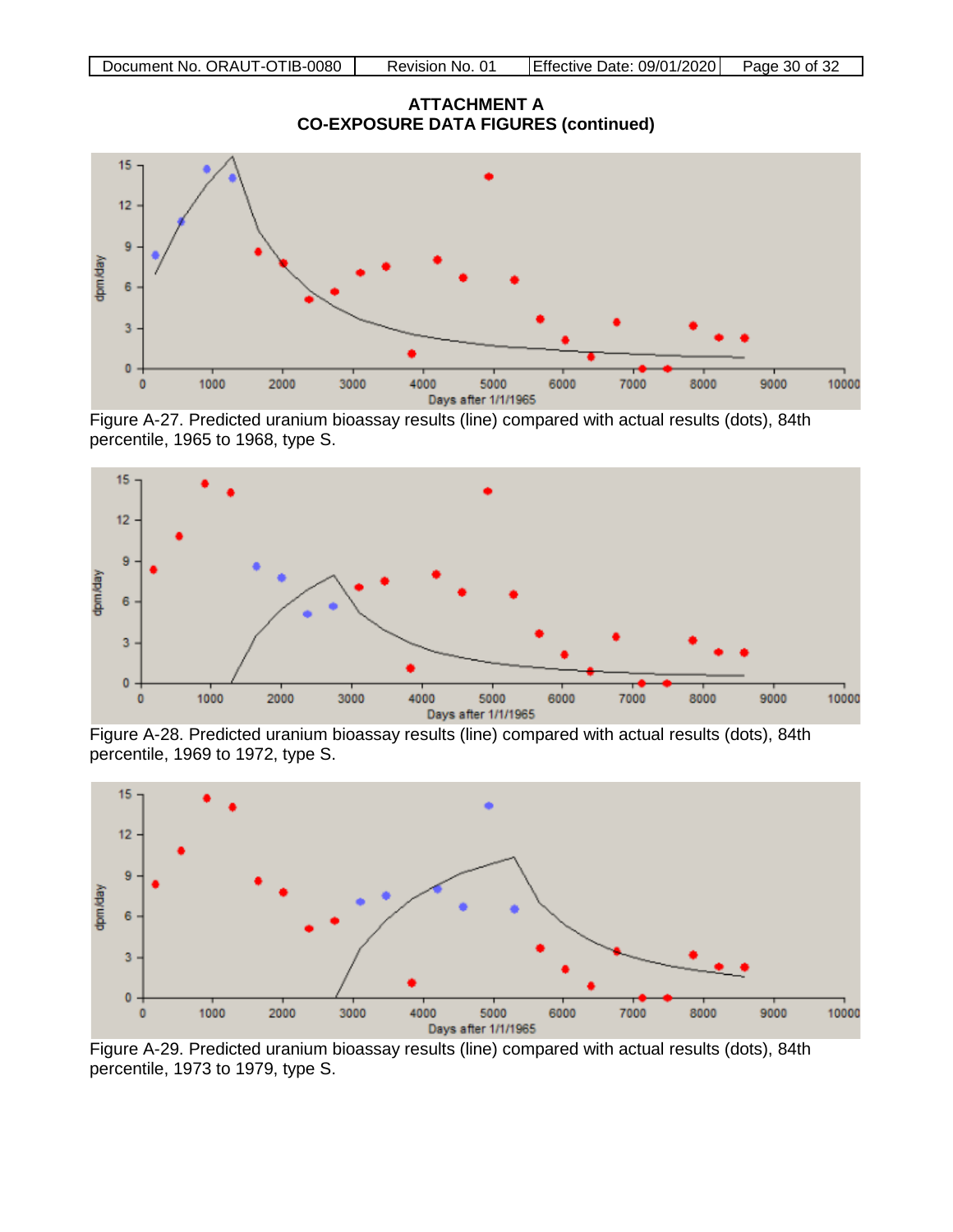**ATTACHMENT A CO-EXPOSURE DATA FIGURES (continued)**



<span id="page-30-0"></span>Figure A-30. Predicted uranium bioassay results (line) compared with actual results (dots), 84th percentile, 1980 to 1988, type S.



<span id="page-30-1"></span>Figure A-31. Predicted uranium bioassay results (line) compared with actual results (dots), 50th percentile, all years, type S.



<span id="page-30-2"></span>Figure A-32. Predicted uranium bioassay results (line) compared with actual results (dots), 84th percentile, all years, type S.